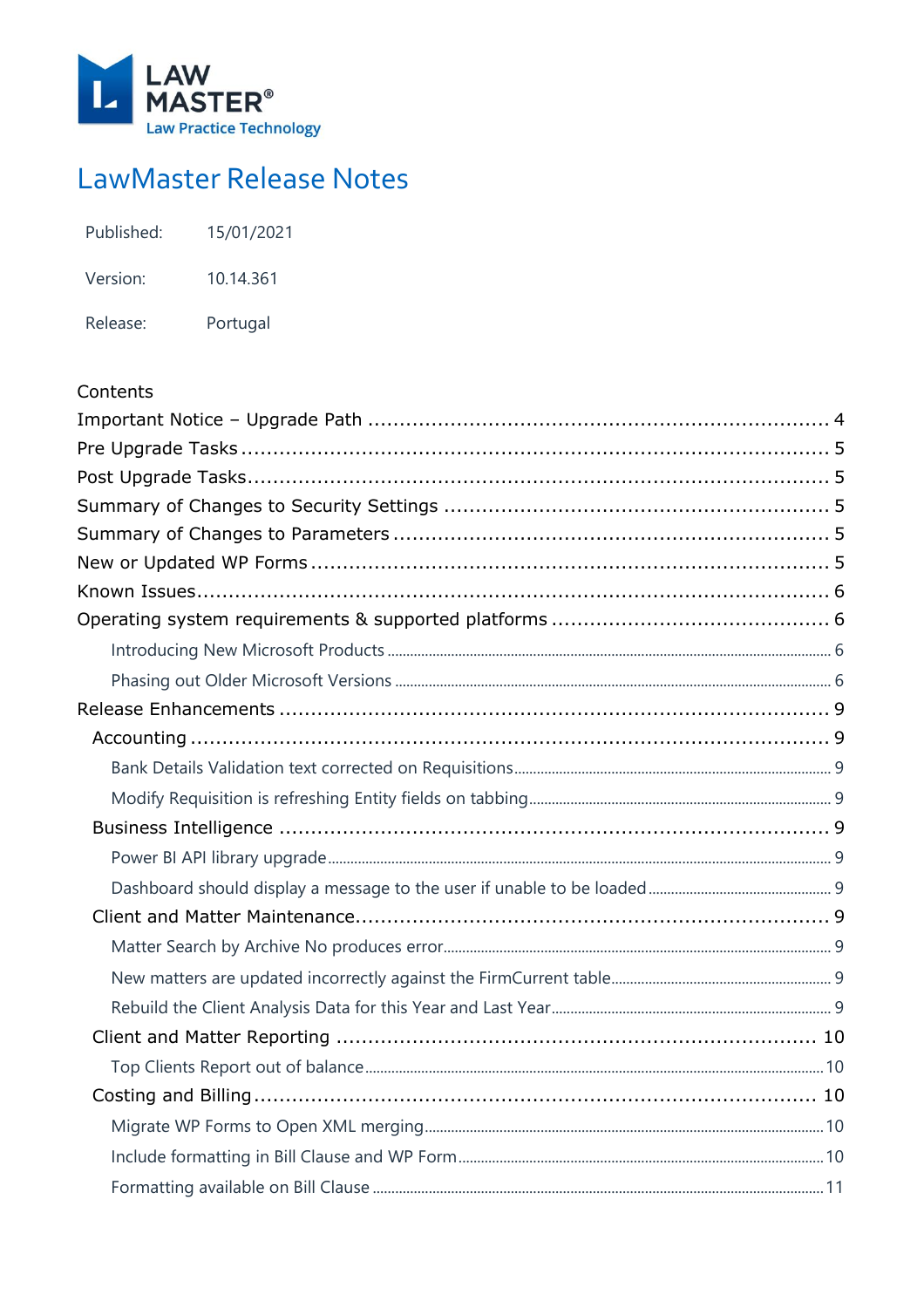T: 1300 135 214 PO Box 793, New Farm QLD 4005<br>F: +61 7 5453 4060 ABN: 690 524 390 86

Page | 2

Australia | New Zealand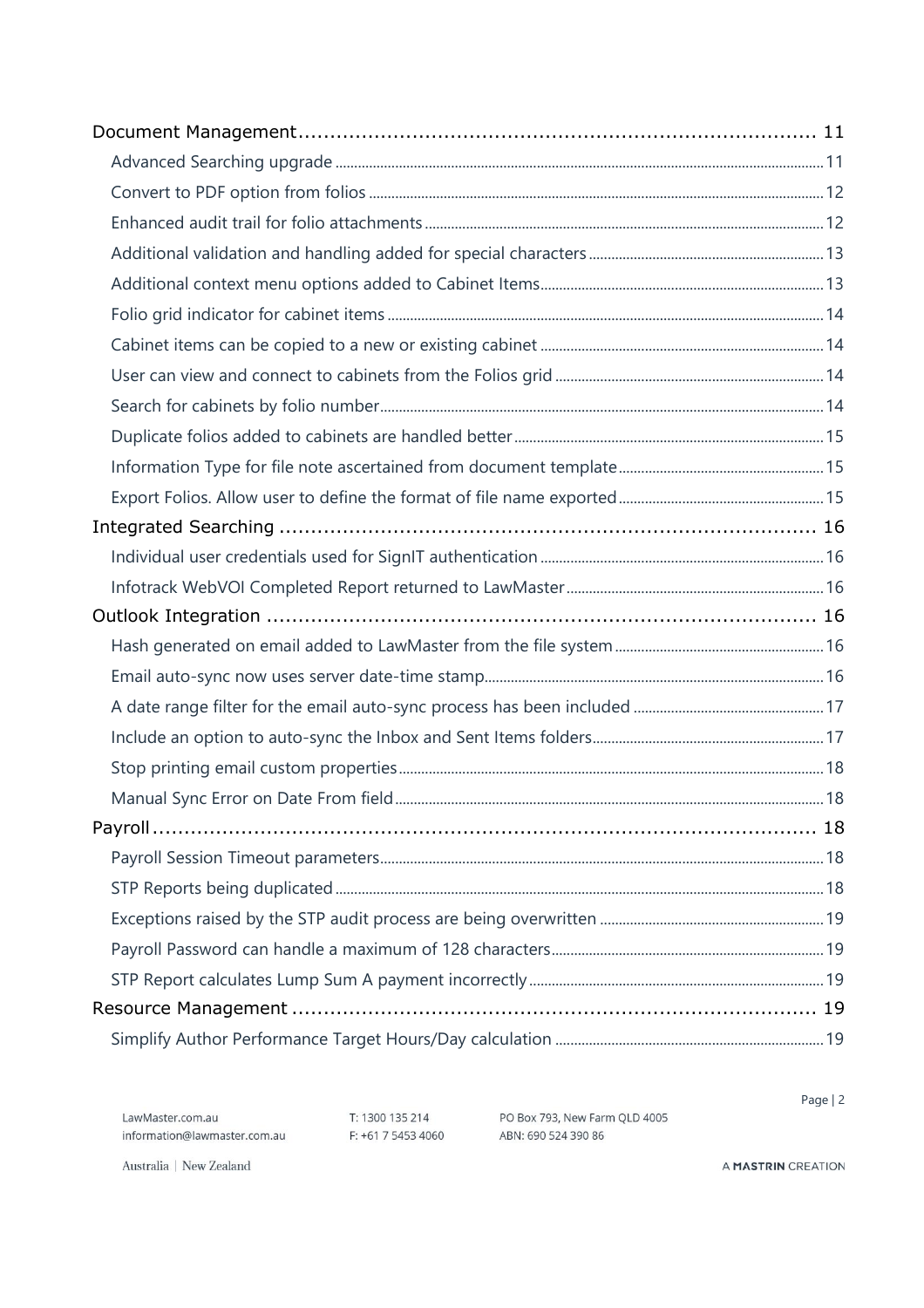| Where a WP party type is added to a matter, no other party types can be added 27 |  |
|----------------------------------------------------------------------------------|--|
|                                                                                  |  |
|                                                                                  |  |

T: 1300 135 214 F: +61 7 5453 4060 PO Box 793, New Farm QLD 4005 ABN: 690 524 390 86

Page | 3

Australia | New Zealand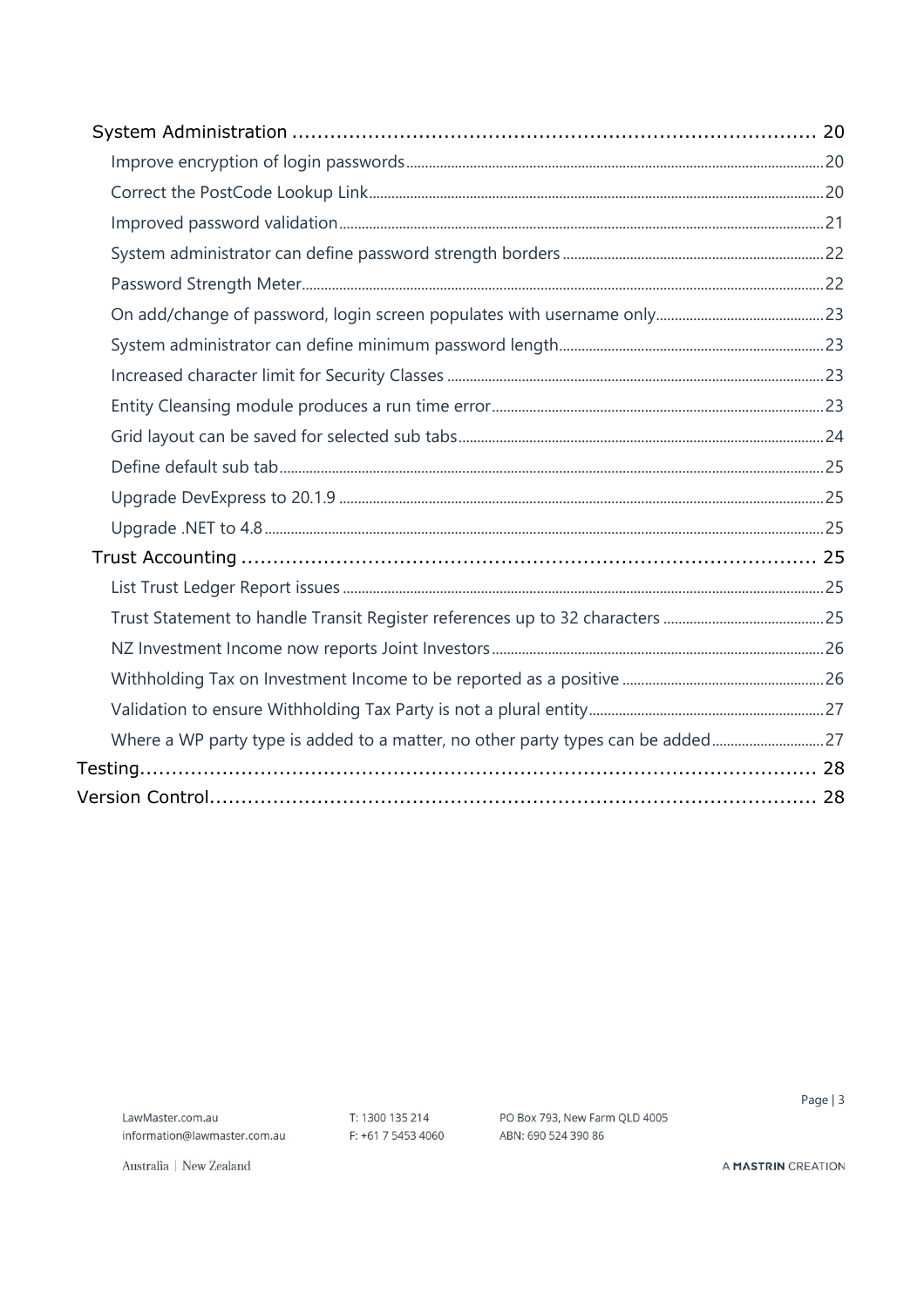# <span id="page-3-0"></span>Important Notice – Upgrade Path

Please read all release notes between your current version and the version you are installing to ensure you are aware of all changes and setup requirements between these versions and that you install and test (see suggested testing protocol at the end of this notice) in your Training database before upgrading Production.

## **Supported upgrade paths for Portugal Onwards**

The following are supported upgrade paths to Portugal and onwards:

- ❖ *If you are running Sweden, Canada or Canada R2*, you can upgrade directly from your current version to Portugal.
- ❖ *If you are running a version earlier than Sweden:*
	- You must first upgrade through each public release to get to Sweden. *For example, for releases prior to Sweden, if there are publicly released versions A, B, and C available, you cannot upgrade directly from A to C. You need to upgrade from A to B, and then from B to C.*
	- After stepping through each upgrade to Sweden, you can then upgrade directly to Portugal.

### **Advanced Searching**

Elasticsearch Version 7.7.1 is required for Portugal release and beyond. This is a manual upgrade process details of which are outlined in the Advanced Searching White Paper available from the Client Service Centre  $\rightarrow$  Releases.

LawMaster.com.au information@lawmaster.com.au T: 1300 135 214 F: +61 7 5453 4060 PO Box 793, New Farm OLD 4005 ABN: 690 524 390 86

Page | 4

Australia | New Zealand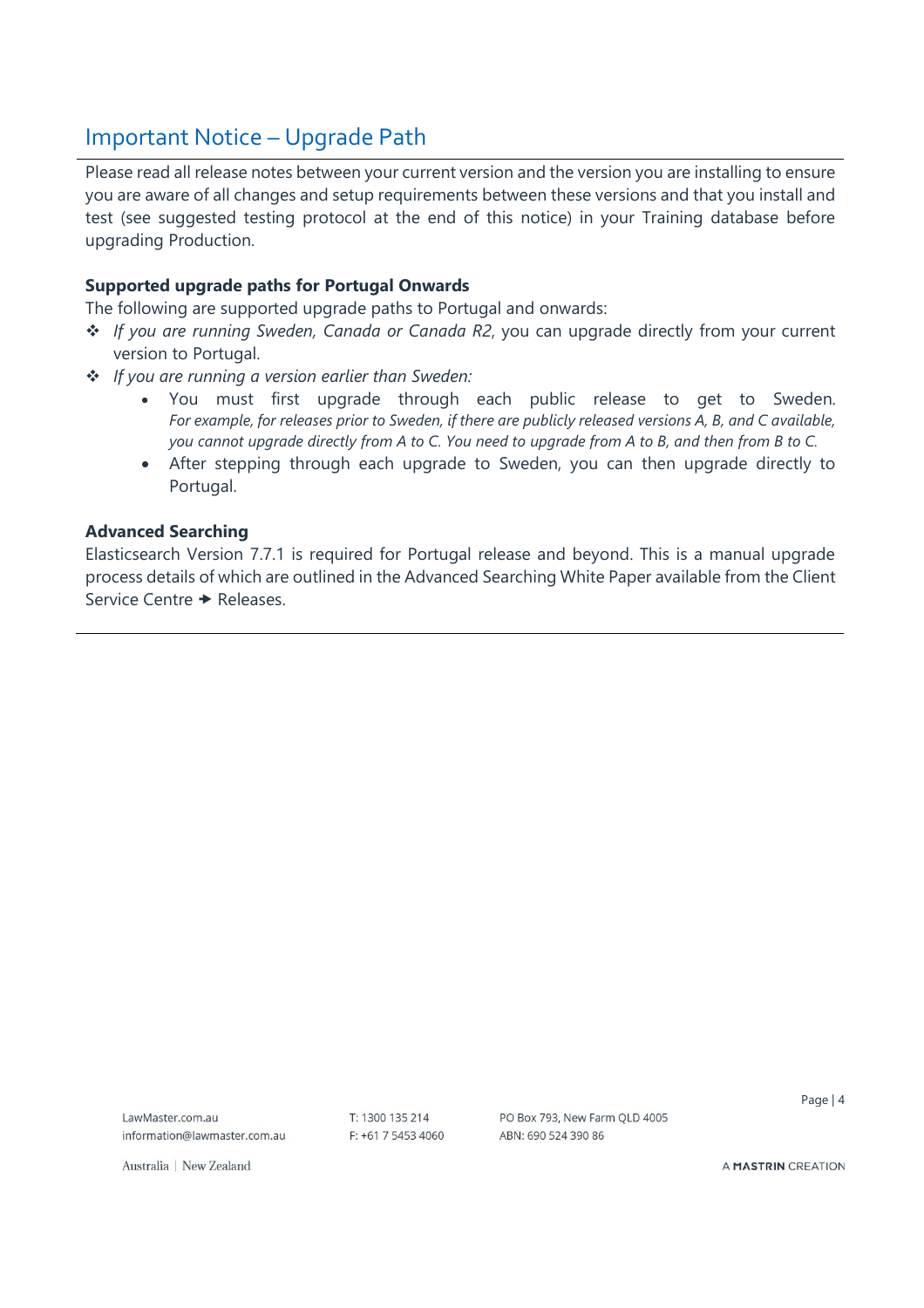# <span id="page-4-0"></span>Pre Upgrade Tasks

❖ If upgrading a database that is running Advanced Searching using Elasticsearch, migrate Elasticsearch Index to Version 7.7.1 following the process outlined in the **Advanced Searching** [White Paper](https://members.lawmaster.com.au/lmhelp/v10/rn/Elasticsearch%207.7.1%20-%20Whitepaper.pdf) available from the Client Service Centre  $\rightarrow$  Releases.

For hosted clients this will be done as part of the normal upgrade service.

If you wish to test the Elasticsearch migration on a non-Production database, please contact your Account Manager for assistance. [\(52210 / 52207\)](#page-10-2)

# <span id="page-4-1"></span>Post Upgrade Tasks

- ❖ To take advantage of the fully encrypted credentials we recommend users that are logging into LawMaster with a Username and Password change their Password following the upgrade. (43097 [/ 52505\)](#page-19-1)
- ❖ WP Forms BB, IF, FOL, MFN, MFS, and MFA are now merged using Open XML and will require upgrading to the DOCX file format prior to use. [\(53047 / 3622 / 53634\)](#page-9-3)

# <span id="page-4-2"></span>Summary of Changes to Security Settings

Password strength meter, accessed from Main Menu  $\rightarrow$  System Maintenance  $\rightarrow$  Other [\(52255\)](#page-21-1)

# <span id="page-4-3"></span>Summary of Changes to Parameters

Menubar  $\rightarrow$  Parameters  $\rightarrow$  Set Parameters  $\rightarrow$  Miscellaneous  $\rightarrow$  Outlook Integration [\(52090\)](#page-16-1) Menubar  $\rightarrow$  Parameters  $\rightarrow$  Set Parameters  $\rightarrow$  Payroll  $\rightarrow$  Processing Options [\(43104](#page-17-4) and [43105\)](#page-17-4) Menubar  $\rightarrow$  Parameters  $\rightarrow$  Set Parameters  $\rightarrow$  Miscellaneous  $\rightarrow$  Processing Options – Password Options [\(43101,](#page-20-0) [52151,](#page-21-0) and [52158\)](#page-22-1)

# <span id="page-4-4"></span>New or Updated WP Forms

WP Form BB – Matter Bill and Billing Guide [\(53047](#page-9-3) and [52918\)](#page-9-4) WP Form IF – Information Type [\(53047 / 3622 / 53634\)](#page-9-3) WP Form FOL – Index [\(53047 / 3622 / 53634\)](#page-9-3) WP Form MFN, MFA, MFS – Matter File Notes [\(53047 / 3622 / 53634\)](#page-9-3)

LawMaster.com.au information@lawmaster.com.au T: 1300 135 214  $F: +61754534060$  PO Box 793, New Farm OLD 4005 ABN: 690 524 390 86

Page | 5

Australia | New Zealand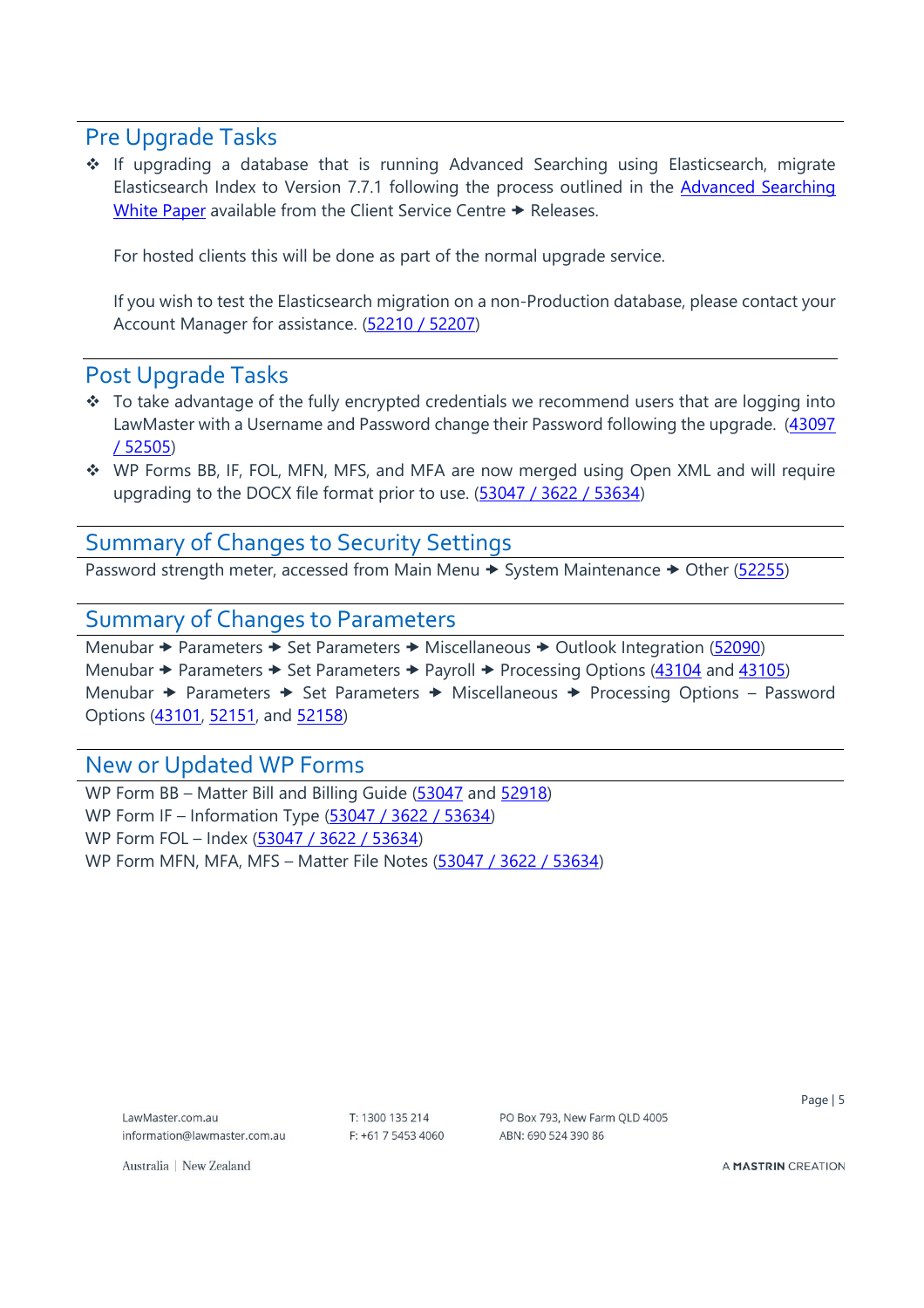# <span id="page-5-0"></span>Known Issues

❖

The following are known issues in the current release:

- ❖ Where the user has Express Viewer for PDF turned off and the Preview pane is selected, focus is lost for up and down arrows when a PDF folio record is selected. Users need to re-select the next folio record using the mouse to continue moving up and down with the arrow keys.
- ❖ Office 365 Version 1908 Build 11929.20396 has an issue with Export to PDF functionality, which could not be replicated on Build 11929.20436.
- ❖ Table Fields on WP Forms BB, FOL, MFN, MFS and MFA are displaying incorrect data or the field code is not recognised if the table field is between 10 and 19 and table field 1 does not precede these fields. The issue also occurs if table fields between 20 and 29 are used and table field 2 does not precede these fields. The issue will be addressed in Portugal R2. Workaround - Ensure Table Field 1 is inserted in the table before Table Fields 10-19 and Table Field 2 is inserted in the table before Table Fields 20-29. The Table Field can be included using hidden text if the user does not wish the field to appear.

# <span id="page-5-1"></span>Operating system requirements & supported platforms

With the introduction of Microsoft's new set of products and deployment practices, we reviewed our support policy and will be using the following support policies as we develop future versions of our product.

These policies are based on information available on the Microsoft Support Lifecycle site, [https://support.microsoft.com/en-us/lifecycle.](https://support.microsoft.com/en-us/lifecycle)

The purpose of publishing these policies is to ensure clients can plan appropriately when upgrading versions of LawMaster.

### <span id="page-5-2"></span>**Introducing New Microsoft Products**

LawMaster aims to commence support for the latest versions of Microsoft tools and systems used with our product 12 months after Microsoft commences "Mainstream Support" for its product. The time lag after the new product support depends on the scale of impact of the changes in Microsoft's product on LawMaster. We are currently reviewing the support periods for the Microsoft product range that fall under the Modern Lifecycle Policy. We suggest you maintain products under these policies at the version we have tested against because we cannot guarantee compatibility with future versions.

### <span id="page-5-3"></span>**Phasing out Older Microsoft Versions**

Conversely, when a Microsoft product or service moves out of "Mainstream Support", as defined by Microsoft's product life cycle, we will no longer support these versions for future releases.

LawMaster.com.au information@lawmaster.com.au T: 1300 135 214  $F: +61$  7 5453 4060 PO Box 793, New Farm OLD 4005 ABN: 690 524 390 86

Page | 6

Australia | New Zealand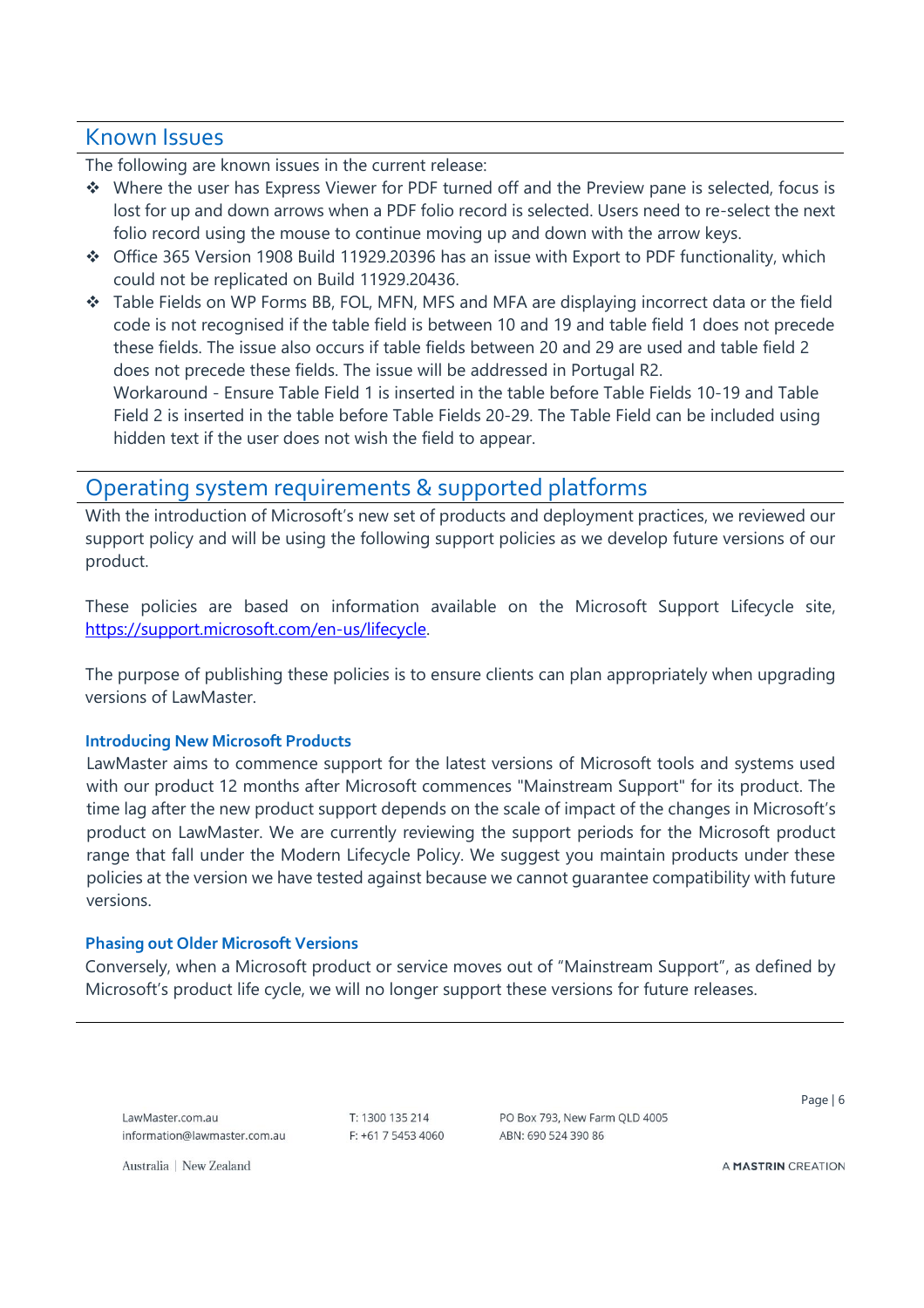Earlier versions of LawMaster running on older Microsoft products are supported whilst the LawMaster version remains supported, but because of Microsoft's "Extended Support Phase" only providing paid support, additional costs might be incurred if Microsoft support becomes necessary.

The following table provides a summary of our support by Microsoft product. Where a LawMaster Version Name is noted, support ends on release of that Version. Where the end date for mainstream support is beyond our current version plans, an estimate of the likely date of release is included.

Office 365 has been renamed to **[Microsoft 365](https://www.microsoft.com/en-us/microsoft-365/blog/2020/03/30/new-microsoft-365-offerings-small-and-medium-sized-businesses/)**.

### **IMPORTANT NOTE:**

❖ **LawMaster versions from 10.14 onward must install .NET 4.8 or later on the server and .NET 4.8 (runtime) or later on the client systems.**

LawMaster.com.au information@lawmaster.com.au T: 1300 135 214 F: +61 7 5453 4060 PO Box 793, New Farm OLD 4005 ABN: 690 524 390 86

Page | 7

Australia | New Zealand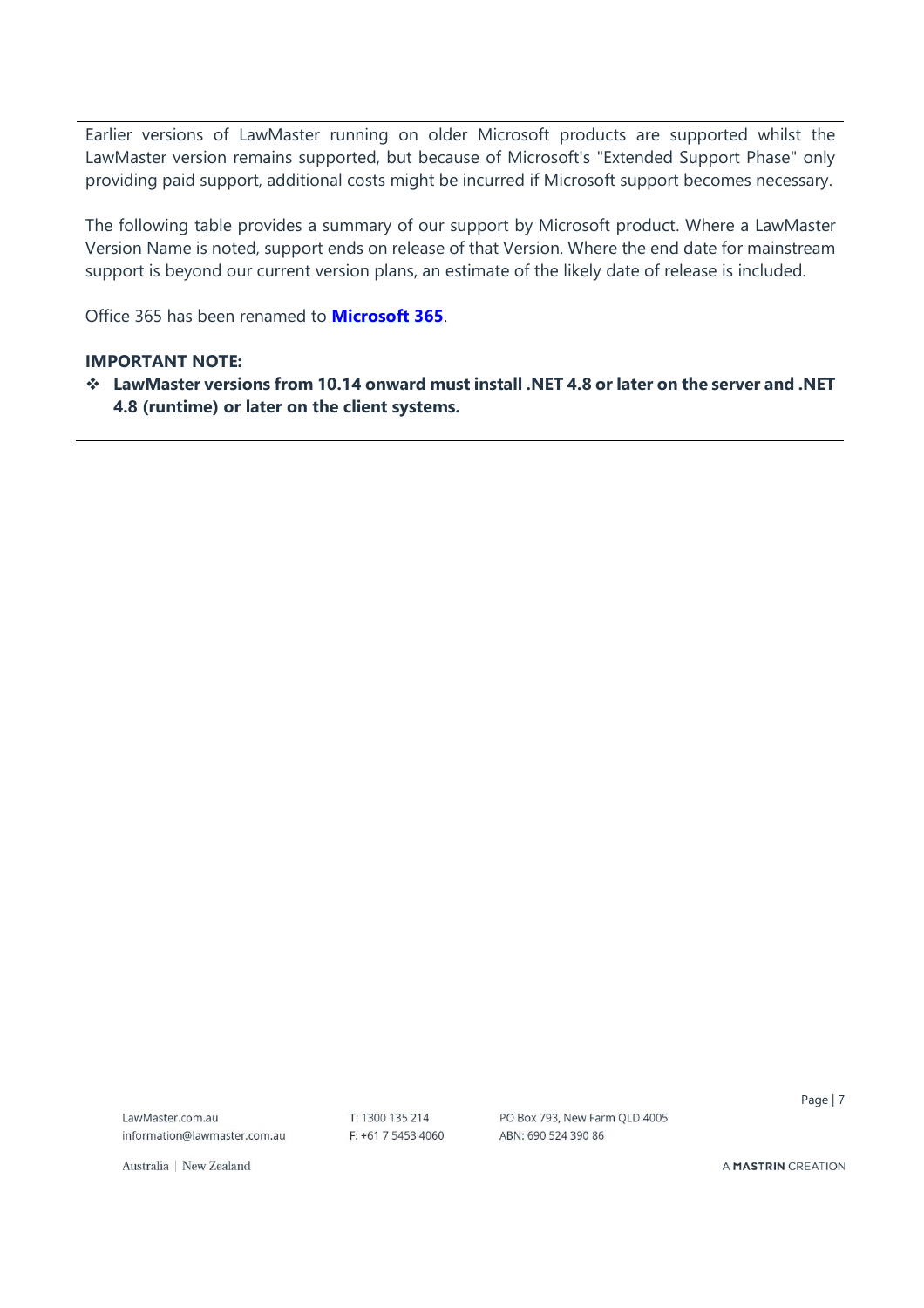| <b>Portugal Release</b>                                           |                                                             |                                                     |
|-------------------------------------------------------------------|-------------------------------------------------------------|-----------------------------------------------------|
| <b>Microsoft Product</b>                                          | <b>Microsoft</b><br><b>Mainstream</b><br><b>Support End</b> | LawMaster Support Ends<br>(by Version Name or Date) |
| <b>Windows Server</b>                                             |                                                             |                                                     |
| LTSC (not SAC)                                                    |                                                             |                                                     |
| Non IOT Editions<br>$\bullet$                                     |                                                             |                                                     |
| 2016 Server                                                       | 11/01/2022                                                  | April 2022                                          |
| 2019 Server                                                       | 09/01/2024                                                  | April 2024                                          |
| <b>Microsoft SQL Server</b>                                       |                                                             |                                                     |
| Standard or Enterprise Edition<br><b>GDR Updates</b><br>$\bullet$ |                                                             |                                                     |
| 2016                                                              | 13/7/2021                                                   | November 2021                                       |
| 2017                                                              | 11/10/2022                                                  | November 2022                                       |
| 2019                                                              | 07/01/2025                                                  | April 2025                                          |
|                                                                   |                                                             |                                                     |
| <b>Windows Desktop</b>                                            |                                                             |                                                     |
| Pro or above<br>÷                                                 |                                                             |                                                     |
| 64 bit<br>÷.                                                      |                                                             |                                                     |
| ❖ Semi-Annual Channel                                             |                                                             |                                                     |
| <b>Windows 10</b>                                                 | 08/12/2020                                                  | Portugal                                            |
| ❖ Version 1903                                                    |                                                             |                                                     |
| <b>Windows 10</b>                                                 | 11/05/2021                                                  | November 2021                                       |
| Version 1909                                                      |                                                             |                                                     |
| <b>Windows 10</b>                                                 | 14/12/2021                                                  | January 2022                                        |
| Version 2004                                                      |                                                             |                                                     |
|                                                                   |                                                             |                                                     |
| <b>Office Installations</b>                                       |                                                             |                                                     |
| 32 bit<br>$\bullet$                                               |                                                             |                                                     |
| Installed on PC<br>$\frac{1}{2}$                                  |                                                             |                                                     |
| ❖ Semi-Annual Enterprise Channel for                              |                                                             |                                                     |
| Microsoft 365                                                     |                                                             |                                                     |
| Office 2016                                                       | 13/10/2020                                                  | Portugal                                            |
| Office 2019                                                       | 10/10/2023                                                  | November 2023                                       |
| Office 365 / Microsoft 365<br>❖ Version 1902                      | 08/09/2020                                                  | Portugal                                            |
| Office 365 / Microsoft 365                                        | 09/03/2021                                                  | April 2021                                          |
| Version 1908                                                      |                                                             |                                                     |
| Office 365 / Microsoft 365                                        | 14/09/2021                                                  | October 2021                                        |
| Version 2002                                                      |                                                             |                                                     |

T: 1300 135 214 F: +61 7 5453 4060 PO Box 793, New Farm QLD 4005 ABN: 690 524 390 86

Page | 8

Australia | New Zealand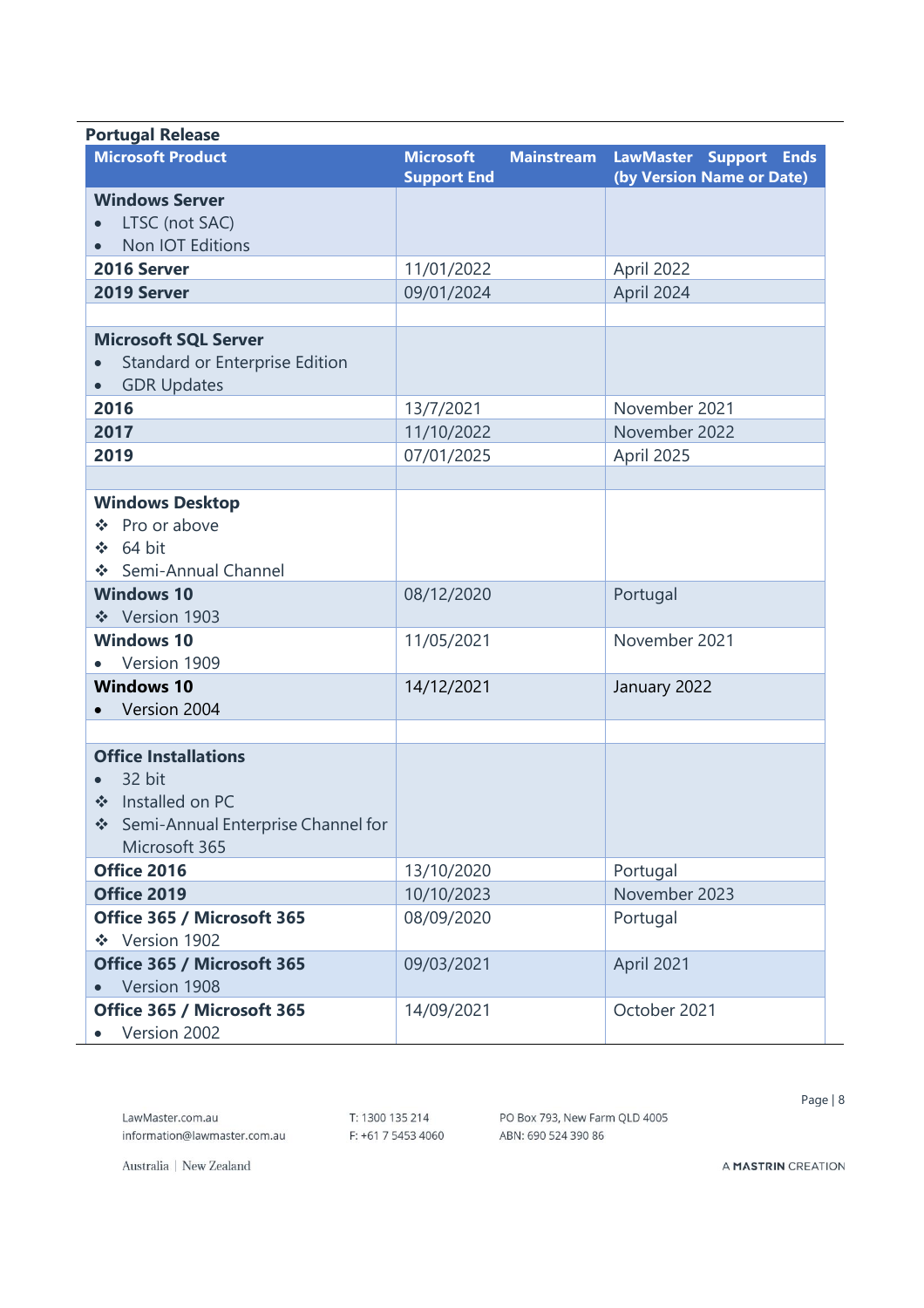# <span id="page-8-0"></span>Release Enhancements

<span id="page-8-6"></span><span id="page-8-5"></span><span id="page-8-4"></span><span id="page-8-3"></span><span id="page-8-2"></span><span id="page-8-1"></span>

| Remarks                                                                                                                                                                                                                                                                                                                        |                                       |                                                      | Request No. |
|--------------------------------------------------------------------------------------------------------------------------------------------------------------------------------------------------------------------------------------------------------------------------------------------------------------------------------|---------------------------------------|------------------------------------------------------|-------------|
| Accounting                                                                                                                                                                                                                                                                                                                     |                                       |                                                      |             |
| <b>Bank Details Validation text corrected on Requisitions</b><br>Corrected an issue where the validation text on the Bank Details Panel<br>of the Requisition Form was not displaying correctly when Resource<br>Security is set to Read Only.                                                                                 |                                       |                                                      | 51493       |
| Modify Requisition is refreshing Entity fields on tabbing<br>Corrected an issue where the Modify Requisition Form was not holding<br>overridden Payee Name and ABN values when using the tab key to<br>move through the form fields.                                                                                           |                                       |                                                      | 51576       |
| <b>Business Intelligence</b>                                                                                                                                                                                                                                                                                                   |                                       |                                                      |             |
| <b>Power BI API library upgrade</b><br>To correct an issue with displaying the Dashboard from LawMaster's<br>Business Intelligence module, upgraded Microsoft.PwerBI.API library to<br>v3.11.1.                                                                                                                                |                                       |                                                      | 51740       |
| Dashboard should display a message to the user if unable to be loaded<br>Where a Dashboard cannot be loaded, the message "Unable to load<br>report, please check the published URL and your permissions to access<br>it" displays to the user. Additional error details are displayed, if<br>available, from the Power BI API. |                                       |                                                      | 52007       |
| <b>Client and Matter Maintenance</b>                                                                                                                                                                                                                                                                                           |                                       |                                                      |             |
| <b>Matter Search by Archive No produces error</b><br>Corrected an issue where Matter Search by Archive No caused an error.<br>Where a Matter has multiple Archive numbers, the latest Archive No is<br>displayed.                                                                                                              |                                       |                                                      | 52766       |
| New matters are updated incorrectly against the FirmCurrent table<br>Corrected an issue where the FirmCurrent table was updated twice<br>each time a new matter was created.                                                                                                                                                   |                                       |                                                      | 53320       |
| Rebuild the Client Analysis Data for this Year and Last Year<br>On upgrade to Portugal the Re-build Client Analysis Data module will<br>be run for this year and last year.                                                                                                                                                    |                                       |                                                      | 53592       |
| LawMaster.com.au<br>information@lawmaster.com.au                                                                                                                                                                                                                                                                               | T: 1300 135 214<br>F: +61 7 5453 4060 | PO Box 793, New Farm QLD 4005<br>ABN: 690 524 390 86 | Page   9    |

<span id="page-8-10"></span><span id="page-8-9"></span><span id="page-8-8"></span><span id="page-8-7"></span>Australia | New Zealand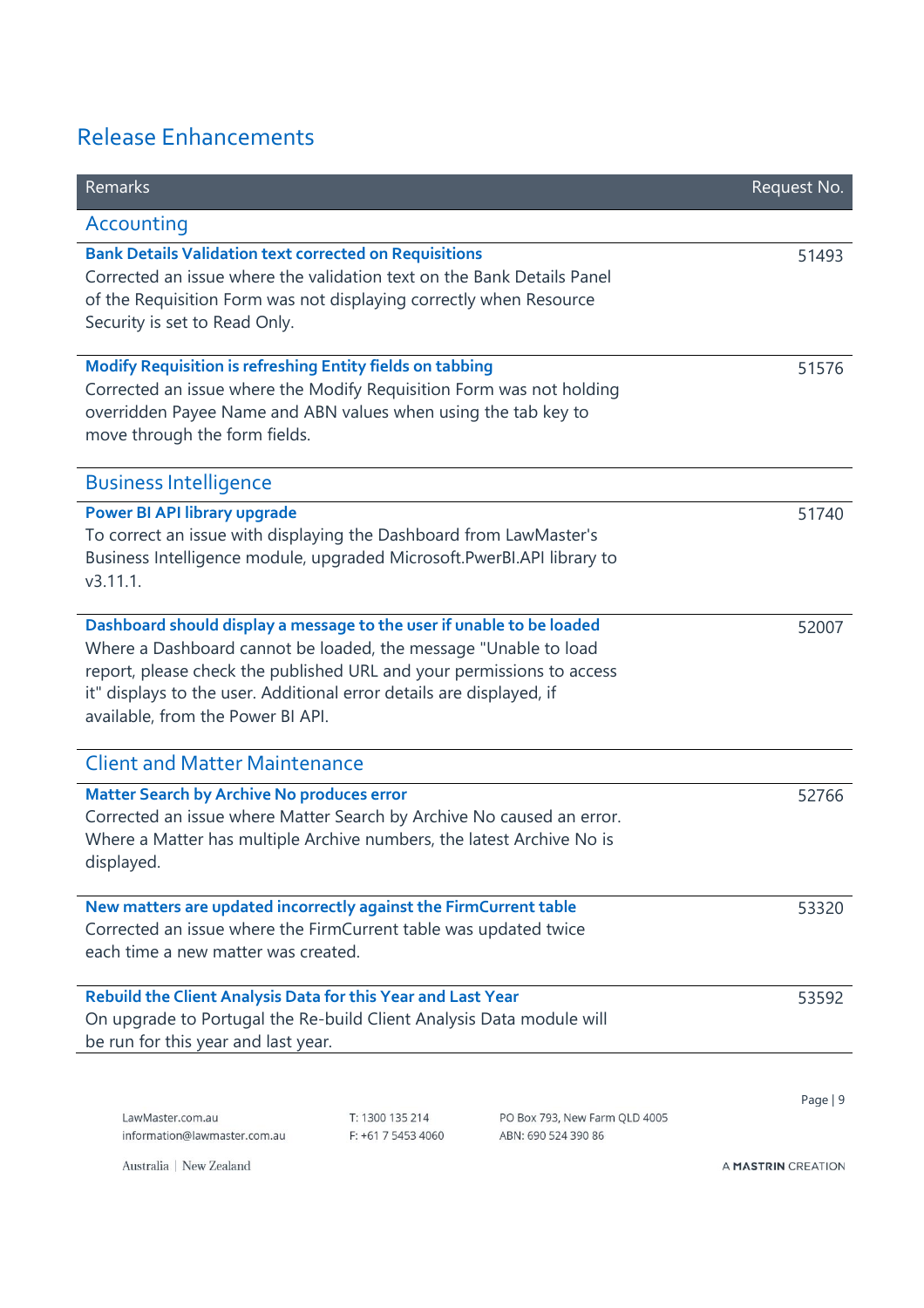<span id="page-9-4"></span><span id="page-9-3"></span><span id="page-9-2"></span><span id="page-9-1"></span><span id="page-9-0"></span>

| Remarks                                                                                                                                                                                                                                                                                                                                                                                                                                   |                                       |                                                      | Request No. |
|-------------------------------------------------------------------------------------------------------------------------------------------------------------------------------------------------------------------------------------------------------------------------------------------------------------------------------------------------------------------------------------------------------------------------------------------|---------------------------------------|------------------------------------------------------|-------------|
| <b>Client and Matter Reporting</b>                                                                                                                                                                                                                                                                                                                                                                                                        |                                       |                                                      |             |
| <b>Top Clients Report out of balance</b><br>Corrected issues where the Top Clients report, run with the 'Credit<br>Control' checkbox:                                                                                                                                                                                                                                                                                                     |                                       |                                                      | 53260       |
| Unticked, reported the sum of Fees Billed for related entities with<br>參<br>Influence Fees ticked on the Entity Relationship 'ER' parameter on<br>each entity individually, resulting in double reporting.<br>Ticked, under-reported Fees Billed where the parent entity of the<br>豪<br>Credit Control relationship was not included in the derived<br>FirmCurrent table.                                                                 |                                       |                                                      |             |
| In addition to the above fixes, when you run the Top Clients report in<br>Portugal, the Queried Fees and Period Files columns display to the right<br>of the Entity Name column, in descending order of the selection made.<br>That is, by value or by number.                                                                                                                                                                            |                                       |                                                      |             |
| <b>Costing and Billing</b>                                                                                                                                                                                                                                                                                                                                                                                                                |                                       |                                                      |             |
| <b>Migrate WP Forms to Open XML merging</b><br>To improve merging speed and support new formatting options, the<br>following WP Forms are migrated to Open XML standard:<br>BB, IF, FOL, MFN, MFS, and MFA.                                                                                                                                                                                                                               |                                       | 53047, 53622, 53634                                  |             |
| This means that from the Portugal release onwards, these WP Forms only<br>support the .docx file type. If your WP Forms are of the .doc file type, you<br>need to update your forms as follows. Change the:<br>1. Form file to .docx: Main Menu → System Maintenance → Forms →<br>Form Enquiry → Select the form → Context Menu → Modify → Form<br>File Name, select Unlock $\rightarrow$ Change the document type from .doc<br>to .docx. |                                       |                                                      |             |
| Document file type from .doc to .docx and upload the new document<br>2.<br>to Forms: Main Menu → System Maintenance → Forms → Select the<br>form → Context Menu → Modify → Document Upload.                                                                                                                                                                                                                                               |                                       |                                                      |             |
| <b>Include formatting in Bill Clause and WP Form</b><br>WP Form BB Matter Bill and Billing Guide now includes Rich Text Field<br>R01 - Fee Narrative (formatted). To use the new formatted Fee Narrative<br>Field, Static Field 12 on the WP Form BB needs to be replaced with Rich<br>Text Field R01 using Forms Workbench.                                                                                                              |                                       |                                                      | 52918       |
| LawMaster.com.au<br>information@lawmaster.com.au                                                                                                                                                                                                                                                                                                                                                                                          | T: 1300 135 214<br>F: +61 7 5453 4060 | PO Box 793, New Farm QLD 4005<br>ABN: 690 524 390 86 | Page   10   |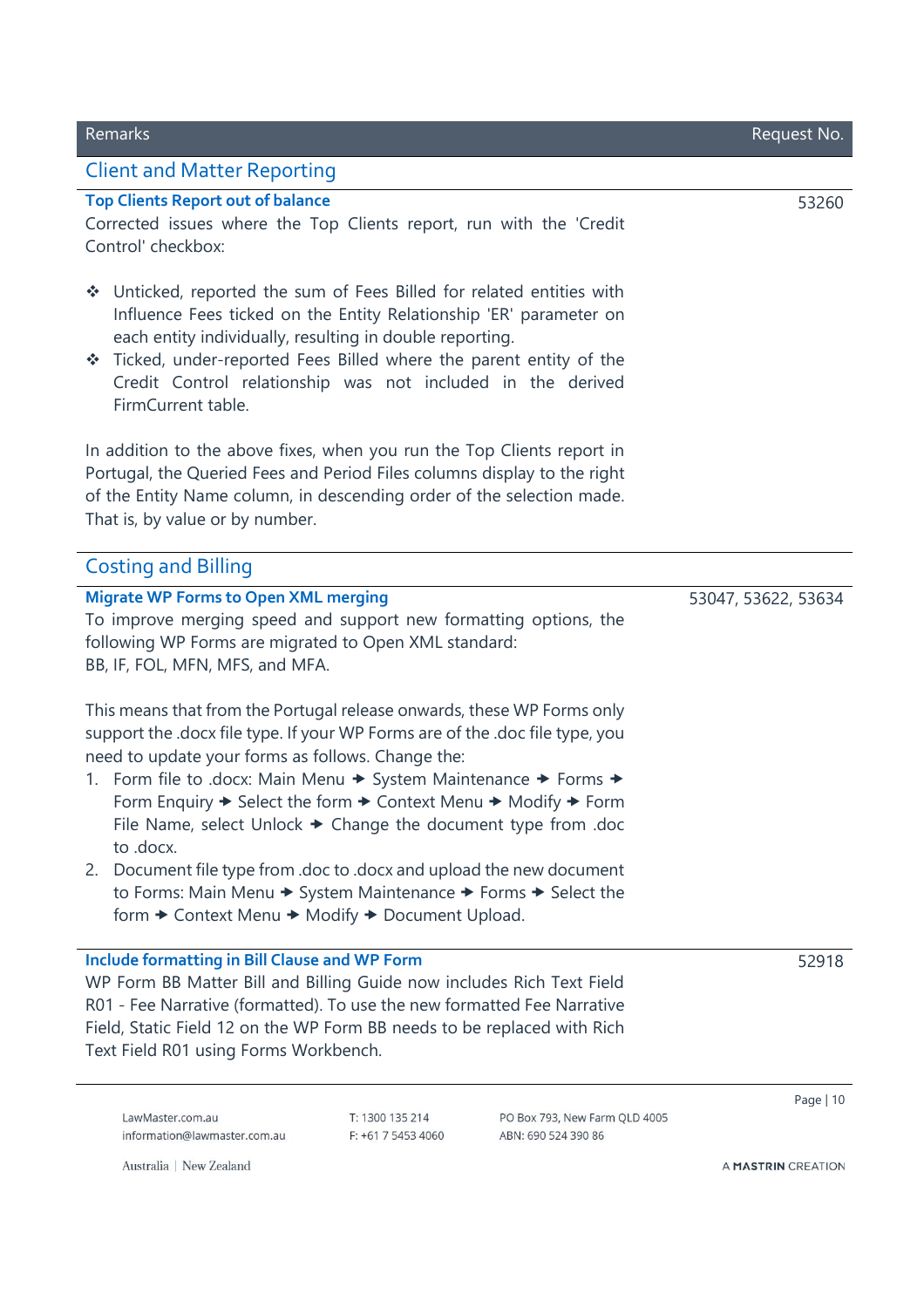### <span id="page-10-0"></span>**Formatting available on Bill Clause**

The ability to apply formatting to a Bill Clause is now accessible by pressing F10 in the Bill Clause field or selecting the formatting context menu options from the Bill Clause field. The 'Edit Bill Clause Ribbon' allows users to apply formatting against text in the Bill Clause field using rich text control.

The ribbon includes options for:

- ❖ Copy and paste from the Clipboard section.
- ❖ Font type and size, bold, italic, and underline from the Font section.
- ❖ Bullets, numbering, multilevel lists, indent, text alignment and line spacing from the Paragraph section.
- ❖ Find and replace from the Editing section.
- ❖ Spell check from the Proofing section.

The default font in the ribbon is Arial 10 and if left unchanged, takes on the Normal Style font type of the merged document (the font size remains at 10). If the user changes the font type and size in the Rich Text Editor, the new font type and size is displayed in the merged document.

The unexpanded Bill Clause window displays items in formatted view.

### <span id="page-10-1"></span>Document Management

### <span id="page-10-2"></span>**Advanced Searching upgrade**

As part of the upgrade to Elasticsearch v7.7.1, the search logic and interfaces for index management were refactored.

52210 / 52207

LawMaster.com.au information@lawmaster.com.au T: 1300 135 214 F: +61 7 5453 4060 PO Box 793, New Farm OLD 4005 ABN: 690 524 390 86

Page | 11

Australia | New Zealand

A MASTRIN CREATION

Remarks Request No.

52951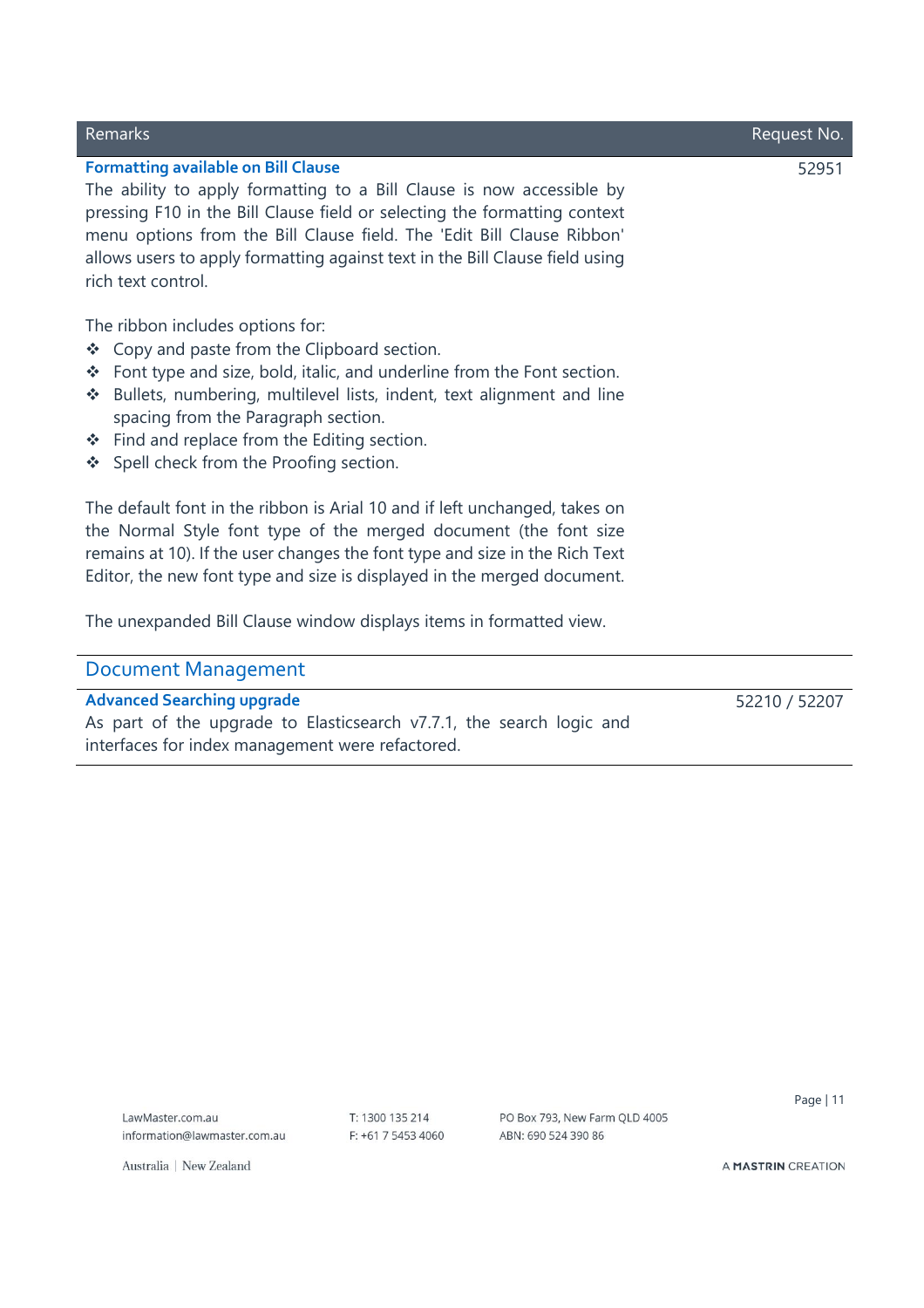<span id="page-11-0"></span>

| Remarks                                                                                                                                                                                                                                                                                          | Request No. |
|--------------------------------------------------------------------------------------------------------------------------------------------------------------------------------------------------------------------------------------------------------------------------------------------------|-------------|
| <b>Convert to PDF option from folios</b><br>A new Convert to PDF context menu option is available on the Folios<br>Enquiry user interface:                                                                                                                                                       | 52754       |
| Right-click on a folio with a supported attachment.<br>1.<br>Select "Convert to PDF".<br>2.<br>3. The Add Folio dialog displays with details pre-filled from the original<br>folio.<br>4. Click Ok to save the folio as a PDF.                                                                   |             |
| Supported file types include: bmp, ccitt, doc, docx, gif, htm, html, jb2<br>(JBIG2), jp2 (JPEG2000), jpeg, jpg, msg, png, ppt, pptx, rtf, tif, tiff, txt, wmf,<br>xls, and xlsx. The Convert to PDF option is unavailable for unsupported<br>file types.                                         |             |
| Note: Because of compatibility issues, png files are converted to raw<br>format before saving to PDF. This might cause these image files to display<br>incorrectly, especially if included in an email.                                                                                          |             |
| <b>Undo Check Out message expanded</b><br>When a user selects "Undo Check Out", an expanded message displays,<br>"Undo Checkout restores the selected folio to its original version, any<br>changes made will be lost. Do you want to continue?". The user selects<br>Yes to undo the check out. | 53102       |
| <b>Enhanced audit trail for folio attachments</b><br>On a folio, View Audit Trail → Attachments now also displays check-in,<br>checkout, and undo checkout actions.                                                                                                                              | 53119       |

Page | 12

<span id="page-11-1"></span>Australia | New Zealand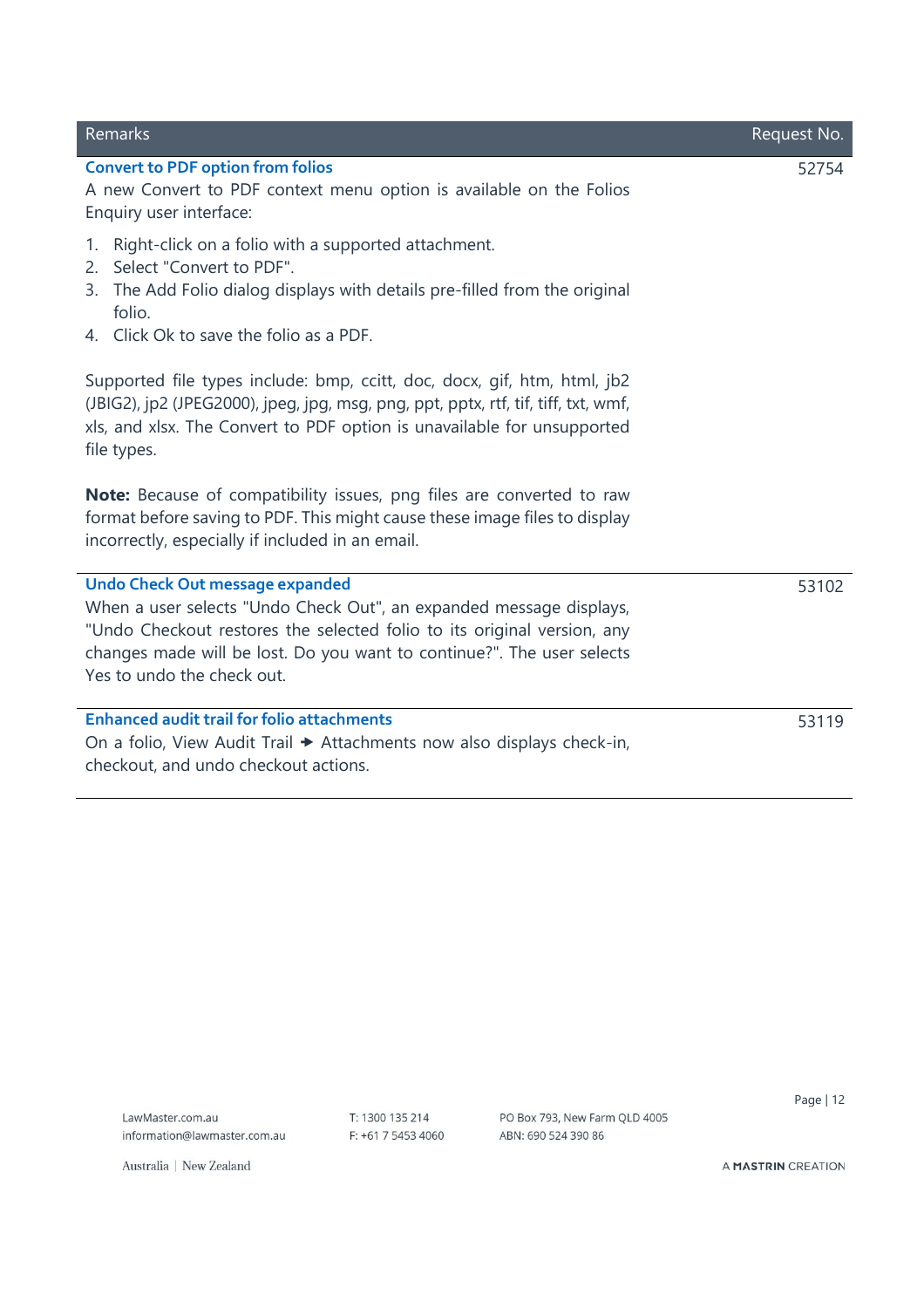<span id="page-12-0"></span>

| Remarks                                                                                                                                                                                                                                                                                                                                                                                                                                                     | Request No. |
|-------------------------------------------------------------------------------------------------------------------------------------------------------------------------------------------------------------------------------------------------------------------------------------------------------------------------------------------------------------------------------------------------------------------------------------------------------------|-------------|
| Additional validation and handling added for special characters<br>Additional handling was included for special characters, such as $/\$ : * ? "<br>$\langle$ >   #, that might cause issues with Folio Viewer, merge of WP Forms,<br>and merge of document templates.                                                                                                                                                                                      | 52988       |
| Validation to prevent adding illegal characters was added to the following<br>areas:                                                                                                                                                                                                                                                                                                                                                                        |             |
| Document Template - Description<br>參<br>❖ Folio File Name and Attachment Options<br>❖ WP Form - Set Template<br>Folio Templates - Folio Precis and<br>$\circ$<br>Folio Templates - Override File Name<br>$\circ$<br>Email Templates - Attachment File Name<br>$\circ$<br>❖ Folio Override File Name.<br>The validation message on selecting OK is "Invalid characters in<br>description. You cannot use the following characters: $/\ \$ : * ? " < >   # ". |             |
| If an illegal character / \: * ? " < >   # is included, it is stripped from the<br>precis, file name or override file name.                                                                                                                                                                                                                                                                                                                                 |             |
| Additional context menu options added to Cabinet Items<br>The Cabinet Items context menu was expanded to include:<br>❖ Open Attachment (Read Only)<br>Modify Attachment Name.<br>For consistency, the context menu option 'Open (Read Only)' was<br>renamed 'Open Folio Viewer (Read Only)'.                                                                                                                                                                | 53276       |
|                                                                                                                                                                                                                                                                                                                                                                                                                                                             |             |

Australia | New Zealand

information@lawmaster.com.au

LawMaster.com.au

<span id="page-12-1"></span> $\sim$ 

F: +61 7 5453 4060 ABN: 690 524 390 86

T: 1300 135 214

PO Box 793, New Farm QLD 4005

A MASTRIN CREATION

Page | 13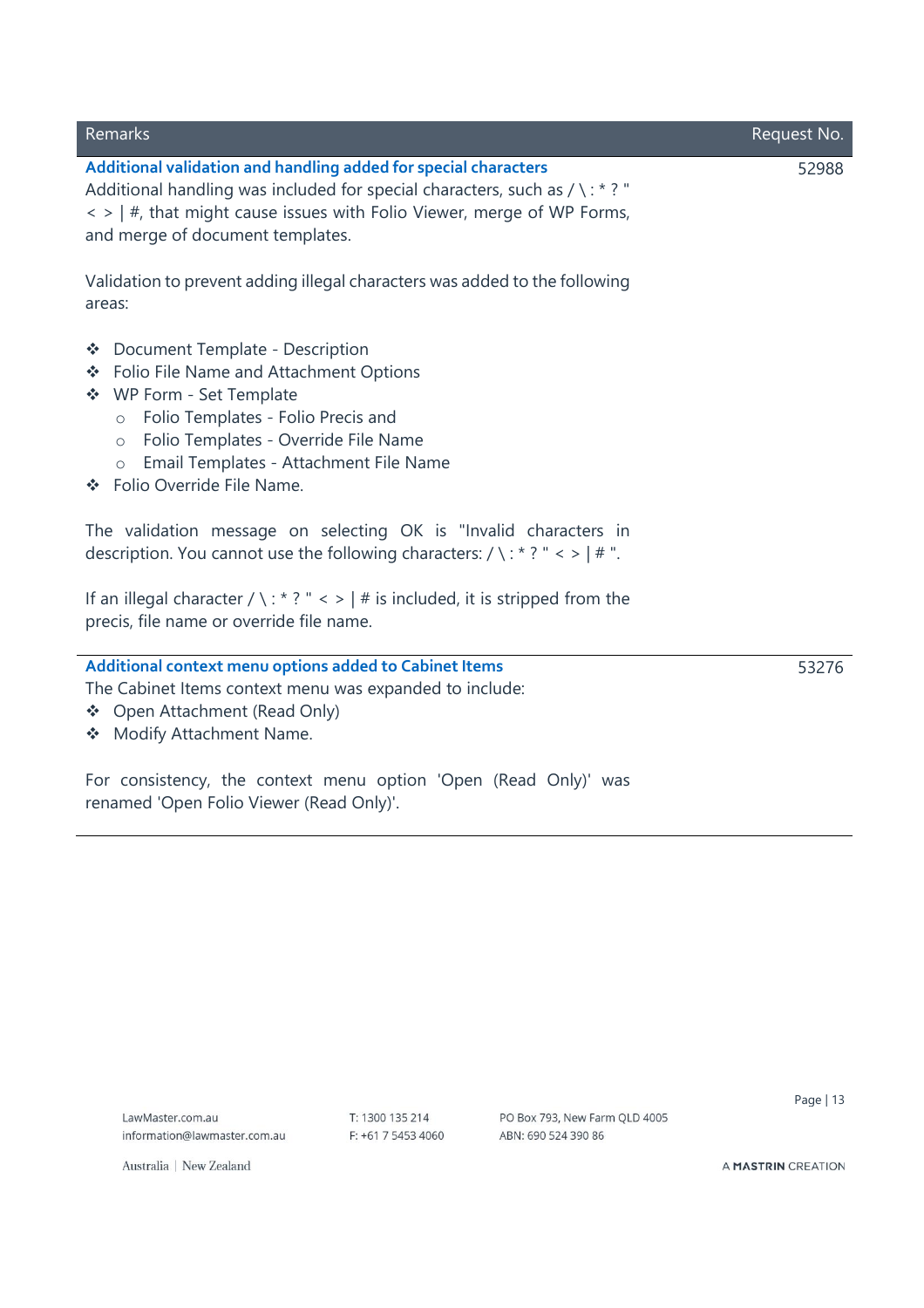<span id="page-13-1"></span><span id="page-13-0"></span>

| Remarks                                                                                                                                                                                                                                                                                                                                                             | Request No. |
|---------------------------------------------------------------------------------------------------------------------------------------------------------------------------------------------------------------------------------------------------------------------------------------------------------------------------------------------------------------------|-------------|
| Folio grid indicator for cabinet items<br>A Cabinets column was added to the folios grid.                                                                                                                                                                                                                                                                           | 53400       |
| The Cabinets column displays the cabinet icon if the folio record is<br>associated with one or more cabinets. Hover over the column to display<br>a tooltip indicating the number of cabinets the folio is associated with.<br>For example, "Folio associated with 2 cabinets." Users can filter, group,<br>and sort by the Cabinets column and values.             |             |
| On upgrade, the Cabinets column displays to the right of the Attachment<br>column.                                                                                                                                                                                                                                                                                  |             |
| Create folios and cabinet items by dragging and dropping files from File<br><b>Explorer or Outlook onto a cabinet</b><br>Users can now drag and drop files from File Explorer or Outlook onto a<br>cabinet, which saves the files as folios and creates cabinet items.                                                                                              | 53273       |
| Cabinet items can be copied to a new or existing cabinet<br>The Cabinet items context menu includes the following new options:<br>❖ Add to New Cabinet<br>❖ Add to Existing Cabinet.                                                                                                                                                                                | 53499       |
| User can view and connect to cabinets from the Folios grid<br>A Cabinets sub tab is added to the Folios grid that displays all cabinets<br>associated with the selected folio. The security class of the logged in user<br>is considered when displaying the associated cabinets. Opening the<br>context menu for a cabinet provides the Connect to Cabinet option. | 53403       |
| Search for cabinets by folio number<br>Users can search for cabinets by folio number on the:<br>Cabinets screen: select Folio in the Search field<br>❖<br>❖ Folios Enquiry screen: Context Menu → Cabinets → Add to Existing<br>Cabinet, and then select Folio in the Search field.                                                                                 | 53454       |
| Item in the Cabinet Items grid to retain focus when updated or refreshed<br>Corrected an issue where an item selected in the item grid for a cabinet<br>lost focus after a refresh or any other update action. Now both the<br>selected cabinet and cabinet item retain focus.                                                                                      | 38959       |

T: 1300 135 214 F: +61 7 5453 4060 PO Box 793, New Farm QLD 4005 ABN: 690 524 390 86

Page | 14

<span id="page-13-3"></span><span id="page-13-2"></span>Australia | New Zealand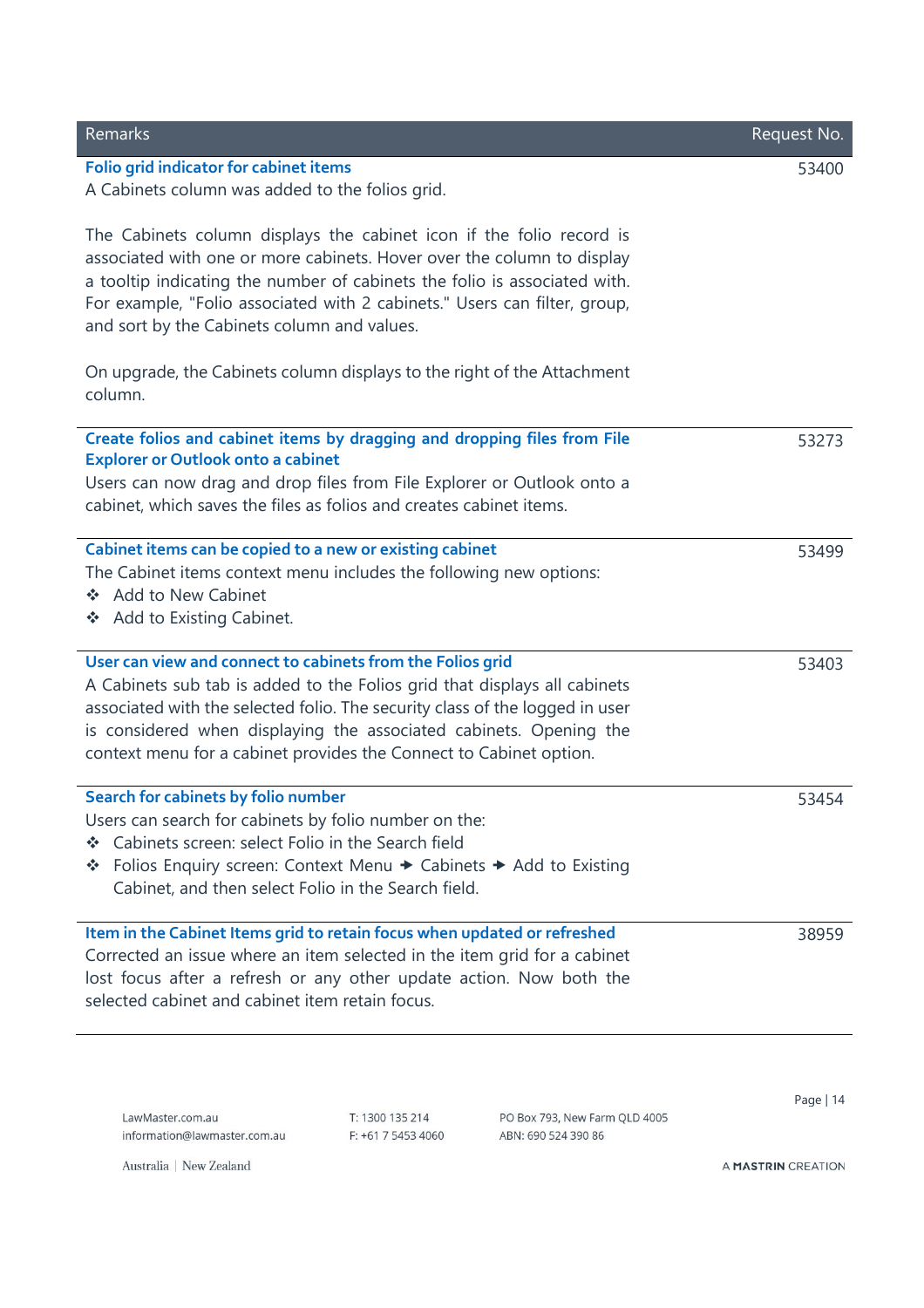<span id="page-14-2"></span><span id="page-14-1"></span><span id="page-14-0"></span>

| Remarks                                                                                                                                                                                                                                                                                                                                                                                                  | Request No. |
|----------------------------------------------------------------------------------------------------------------------------------------------------------------------------------------------------------------------------------------------------------------------------------------------------------------------------------------------------------------------------------------------------------|-------------|
| Duplicate folios added to cabinets are handled better<br>Trying to add folios that already exist in a cabinet displays a message<br>indicating the number of folios already in the cabinet and the number of<br>folios added to the cabinet.                                                                                                                                                             | 53519       |
| Deleting a non-matter folio does not remove cabinet associations<br>Corrected an issue where deleting non-matter folios associated with a<br>cabinet caused errors. Cabinet associations are now removed correctly.                                                                                                                                                                                      | 53469       |
| Folio drag-and-drop to cabinets should update the status message<br>After a folio drag-and-drop to a cabinet, the status bar updates to show<br>"Folio(s) added to Cabinet ID XXX"                                                                                                                                                                                                                       | 53777       |
| Information Type for file note ascertained from document template<br>When creating a file note using the FILE-NOTE workflow statement, the<br>Information Type is now taken from the associated document template.                                                                                                                                                                                       | 47329       |
| Export Folios. Allow user to define the format of file name exported<br>A new field, File Name Export Template, is added to the Export / Print<br>Folios - Export to File System window, accessed from:                                                                                                                                                                                                  | 53413       |
| Folio Enquiry → Export / Print Folios - Export to File System<br>豪<br>Matter Folios → Export / Print Folios - Export to File System<br>樂<br>❖ Cabinet Items → Export / Print Folios - Export to File System                                                                                                                                                                                              |             |
| The File Name Export Template field is prefilled with the filename set by<br>the Folio File Name and Attachment Options parameter (Folio Export<br>Template or Cabinet Item Export Template), which the user can override<br>at the time of exporting the records. The Settings button opens the Folio<br>File Name and Attachment Options parameter so the user can select from<br>available variables. |             |
| Validation is included to ensure special characters, such as $/\backslash : * ? " < >  $<br>#, cannot be used.                                                                                                                                                                                                                                                                                           |             |
| The file name generated for each file is unique and does not overwrite an<br>existing file.                                                                                                                                                                                                                                                                                                              |             |

Page | 15

Australia | New Zealand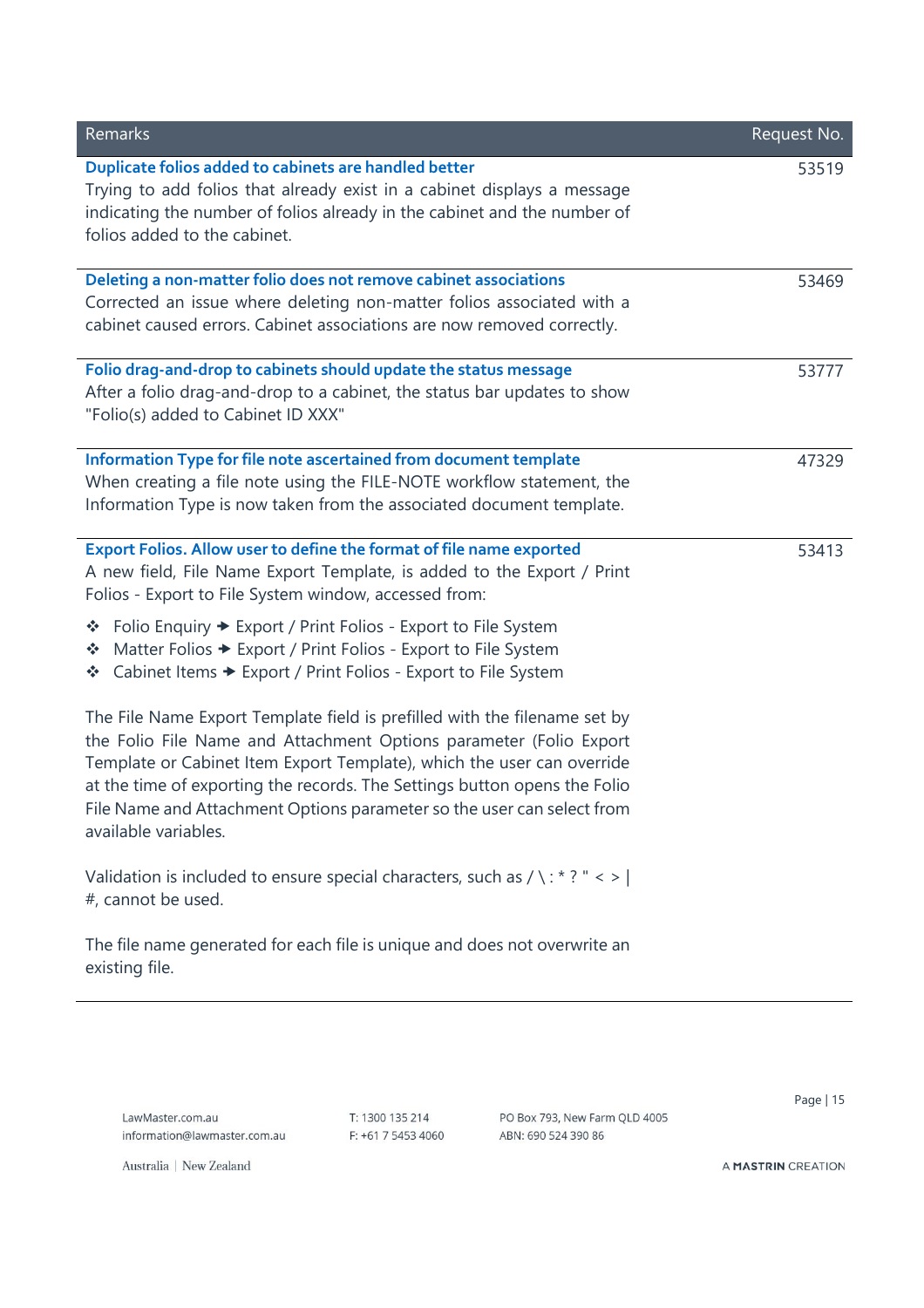<span id="page-15-4"></span><span id="page-15-3"></span><span id="page-15-2"></span><span id="page-15-1"></span><span id="page-15-0"></span>

| <b>Integrated Searching</b>                                                                                                                                                                                                                                                                                                                                                                                                                                                                                                                                                                                                                                                           |       |
|---------------------------------------------------------------------------------------------------------------------------------------------------------------------------------------------------------------------------------------------------------------------------------------------------------------------------------------------------------------------------------------------------------------------------------------------------------------------------------------------------------------------------------------------------------------------------------------------------------------------------------------------------------------------------------------|-------|
| Individual user credentials used for SignIT authentication<br>The SignIT process was changed so that the final email with completed<br>documents is now sent to the user who initiated the process instead of<br>the Infotrack Admin User, so the user can see immediately when signing<br>is completed.                                                                                                                                                                                                                                                                                                                                                                              | 52517 |
| <b>Infotrack WebVOI Completed Report returned to LawMaster</b><br>The WebVOI final report is now downloaded to LawMaster and<br>associated with the Search Record.                                                                                                                                                                                                                                                                                                                                                                                                                                                                                                                    | 53586 |
| <b>Outlook Integration</b>                                                                                                                                                                                                                                                                                                                                                                                                                                                                                                                                                                                                                                                            |       |
| Hash generated on email added to LawMaster from the file system<br>To ensure duplicate emails are not added, when a user adds .msg files to<br>LawMaster from the file system using one of the following methods, the<br>system generates and stores a hash of the email the folio:<br>❖ Folios enquiry → Add Folios → Attachments tab → Add, and then<br>select a .msg file from the file system<br>❖ Floating File Note → Save - Other → File, and then select a .msg file<br>from the file system<br>❖ Add-Document() statement.                                                                                                                                                   | 50437 |
| Include additional metadata to email auto-sync logs to help with analysis<br>The following lines are added to the debug log:<br>❖ Total number of items in the Inbox folder<br>❖ Items processed in the Inbox folder<br>❖ Average time taken (in milliseconds) for the Inbox folder<br>❖ Total time taken (in milliseconds) for the Inbox folder.                                                                                                                                                                                                                                                                                                                                     | 51585 |
| Email auto-sync now uses server date-time stamp<br>To ensure users working in different time zones synchronise all emails<br>created or deleted in LawMaster since the last auto-sync, LawMaster now<br>saves the server date-time stamp against the last sync field for a resource.<br>As a result of this change, the Outlook Add-in is not backward compatible<br>for the purpose of email auto synchronisation. Users should not install the<br>Outlook Add-in for Portugal until the Production database is upgraded. If<br>you want to test the Outlook Add-in for Portugal prior to upgrading the<br>Production database, the Email Auto - Sync with Production will not work. | 51626 |
|                                                                                                                                                                                                                                                                                                                                                                                                                                                                                                                                                                                                                                                                                       |       |

T: 1300 135 214 F: +61 7 5453 4060 PO Box 793, New Farm QLD 4005 ABN: 690 524 390 86

Page | 16

<span id="page-15-5"></span>Australia | New Zealand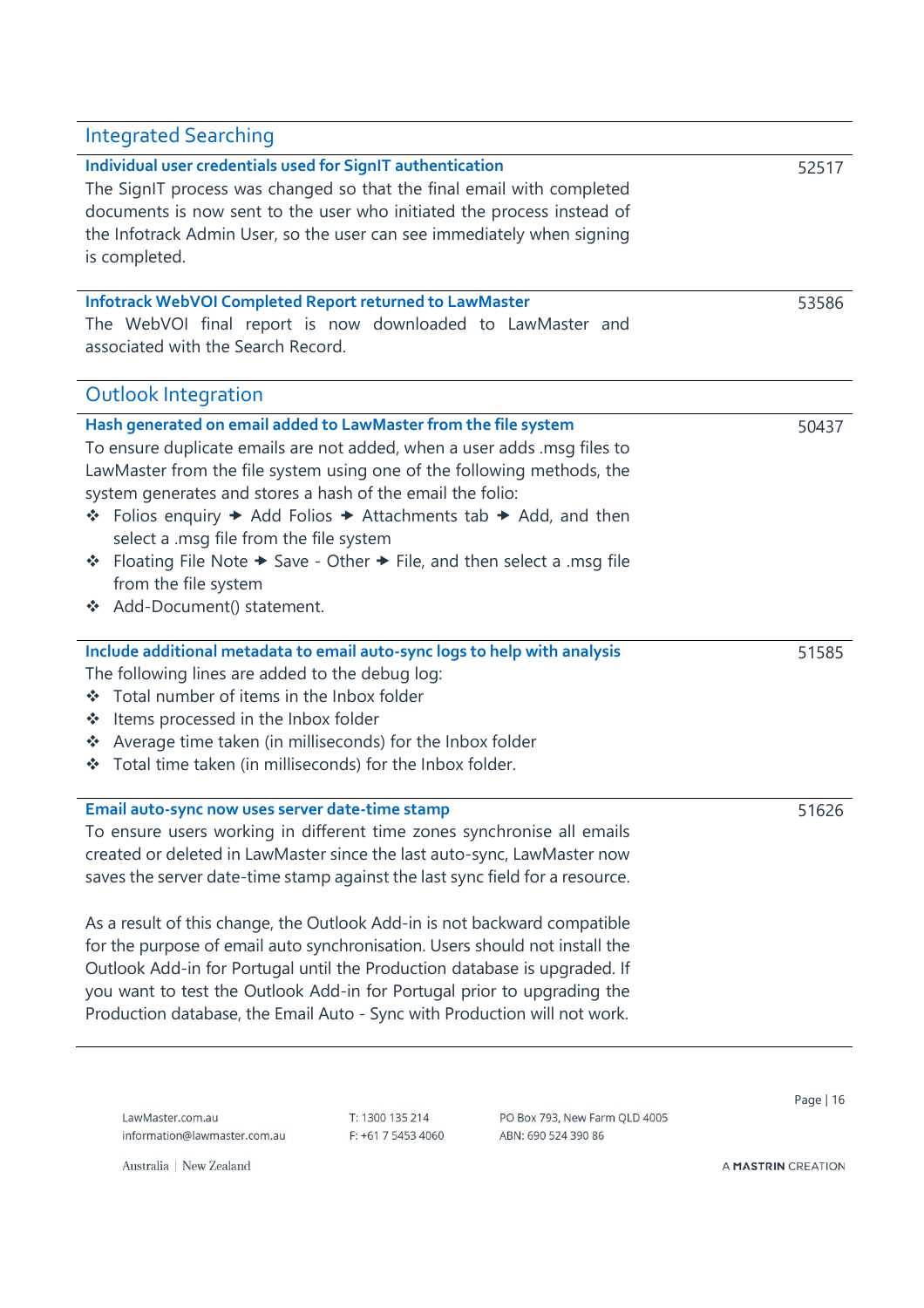<span id="page-16-0"></span>**A date range filter for the email auto-sync process has been included** Email auto-sync now synchronises emails in the Inbox and Sent Items folders based on following logic:

- ❖ From all delta records in LawMaster available for the auto-sync process, the program extracts the earliest and latest email Sent Dates.
- ❖ The auto-sync process fetches all emails between the extracted dates and synchronises with the delta records.

### <span id="page-16-1"></span>**Include an option to auto-sync the Inbox and Sent Items folders**

The ability to override the Email Properties-Folio Sync parameter for individual users is provided in Portugal.

The Add/Modify User window includes an Outlook Synchronisation section with the following options:

- ❖ Inbox only
- ❖ Sent Items only
- ❖ Inbox and Sent Items
- ❖ Disabled.

On upgrade to Portugal, the value is set to Inbox Only for all current users if Email Properties-Folio Sync is enabled, otherwise it is set to Disabled.

A current user is defined as follows:

- ❖ System Access includes P
- ❖ Date Terminated is NULL or blank
- ❖ Resource Type is not Z
- ❖ No Login field is unchecked.

If Email Properties-Folio Sync Parameter is selected, the user setting behaves as follows. If:

- ❖ Inbox Only is selected, the auto-sync process synchronises just the Inbox folder with the LawMaster email folios.
- ❖ Sent Items Only is selected, the auto-sync process synchronises just the Sent Items folder with the LawMaster email folios.
- ❖ Inbox and Sent Items only is selected, the auto-sync process synchronises both the Inbox and Sent Items folders with the LawMaster email folios.
- ❖ Disabled is selected, the auto-sync process does not synchronise any Outlook folders with the LawMaster email folios.

LawMaster.com.au information@lawmaster.com.au T: 1300 135 214 F: +61 7 5453 4060 PO Box 793, New Farm OLD 4005 ABN: 690 524 390 86

Page | 17

Australia | New Zealand

A MASTRIN CREATION

52090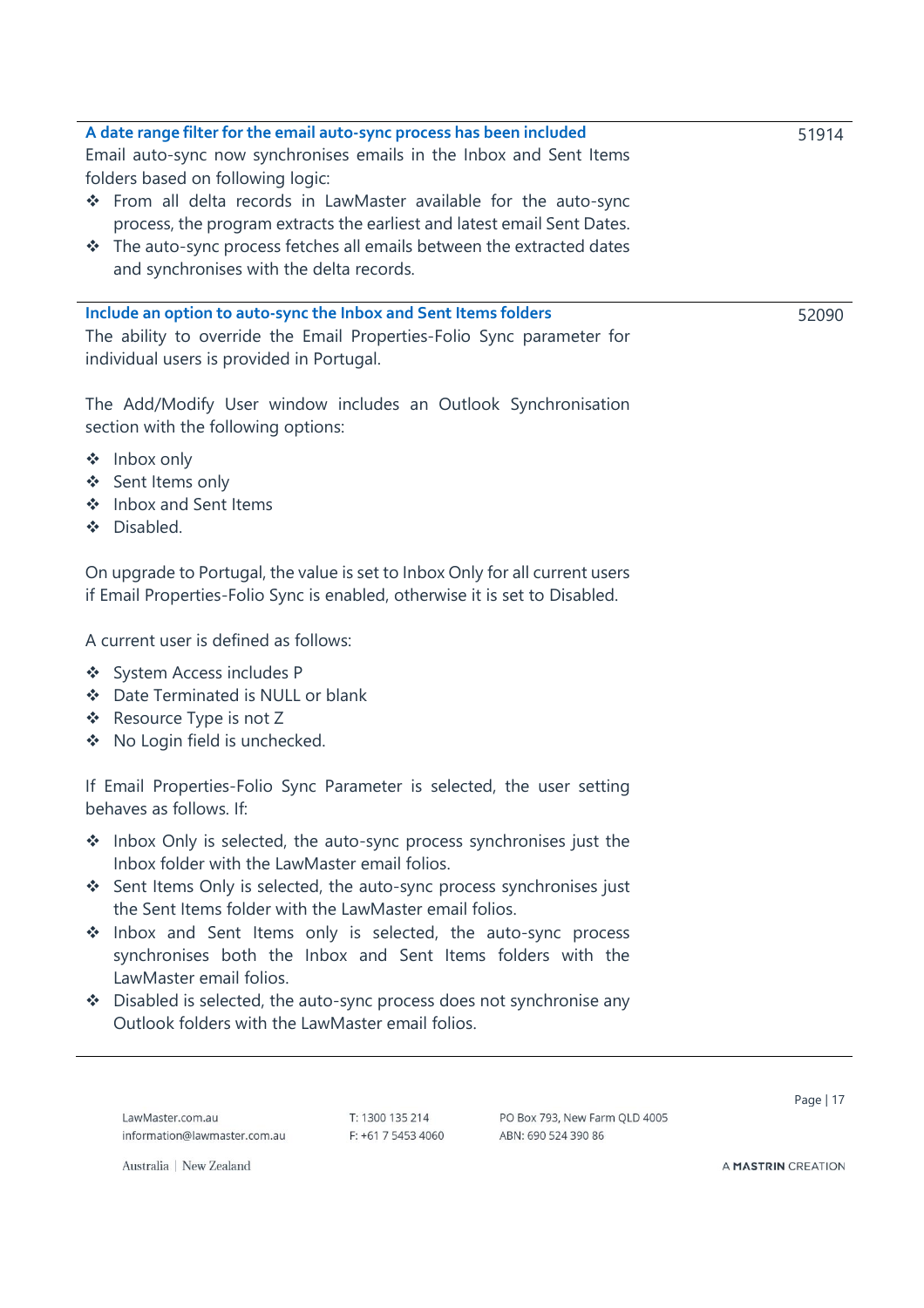<span id="page-17-3"></span><span id="page-17-2"></span><span id="page-17-1"></span><span id="page-17-0"></span>

| <b>Stop printing email custom properties</b>                                 | 51987           |  |
|------------------------------------------------------------------------------|-----------------|--|
| The default Outlook behaviour of including email custom properties in        |                 |  |
| printing is now suppressed for all emails synchronised after the Portugal    |                 |  |
| release.                                                                     |                 |  |
|                                                                              |                 |  |
| <b>Manual Sync Error on Date From field</b>                                  |                 |  |
| Corrected an issue where an error was displayed on Outlook > Sync            |                 |  |
| Emails where manual sync is run in month of January.                         |                 |  |
| Payroll                                                                      |                 |  |
| <b>Payroll Session Timeout parameters</b>                                    | 43104 and 43105 |  |
| Two Session Timeout parameters are introduced to the Payroll Processing      |                 |  |
| options screen to allow system administrators to set the amount of time      |                 |  |
| a payroll session is inactive before LawMaster requires re-authentication.   |                 |  |
|                                                                              |                 |  |
| Parameters → Set Parameters → Payroll → Processing Options displays          |                 |  |
| the Payroll Processing Options screen. Under Session Timeout, the:           |                 |  |
| Sliding parameter specifies the time, in minutes, a payroll session can<br>❖ |                 |  |
| remain inactive before the session times out and requires the user to        |                 |  |
| re-authenticate.                                                             |                 |  |
| * Absolute parameter specifies the <i>total</i> time, in minutes, a payroll  |                 |  |
| session can remain active before the session times out and requires          |                 |  |
| the user to re-authenticate.                                                 |                 |  |
|                                                                              |                 |  |
| The maximum value for both session timeout parameters is 480 minutes.        |                 |  |
| Values are cached on login, so users must restart LawMaster, or select File  |                 |  |
| Reset Login Settings for any changes to take effect.                         |                 |  |
|                                                                              |                 |  |
| On upgrade to the Portugal release, both values default to zero,             |                 |  |
| indicating no enforced timeout.                                              |                 |  |
| <b>STP Reports being duplicated</b>                                          | 49169           |  |

<span id="page-17-4"></span>Corrected an issue where the STP Report Send Job was being duplicated in certain circumstances. The system now checks to see if the submission exists before sending and after an exception.

49169

LawMaster.com.au information@lawmaster.com.au

T: 1300 135 214 PO Box 793, New Farm QLD 4005<br>F: +61 7 5453 4060 ABN: 690 524 390 86

Page | 18

Australia | New Zealand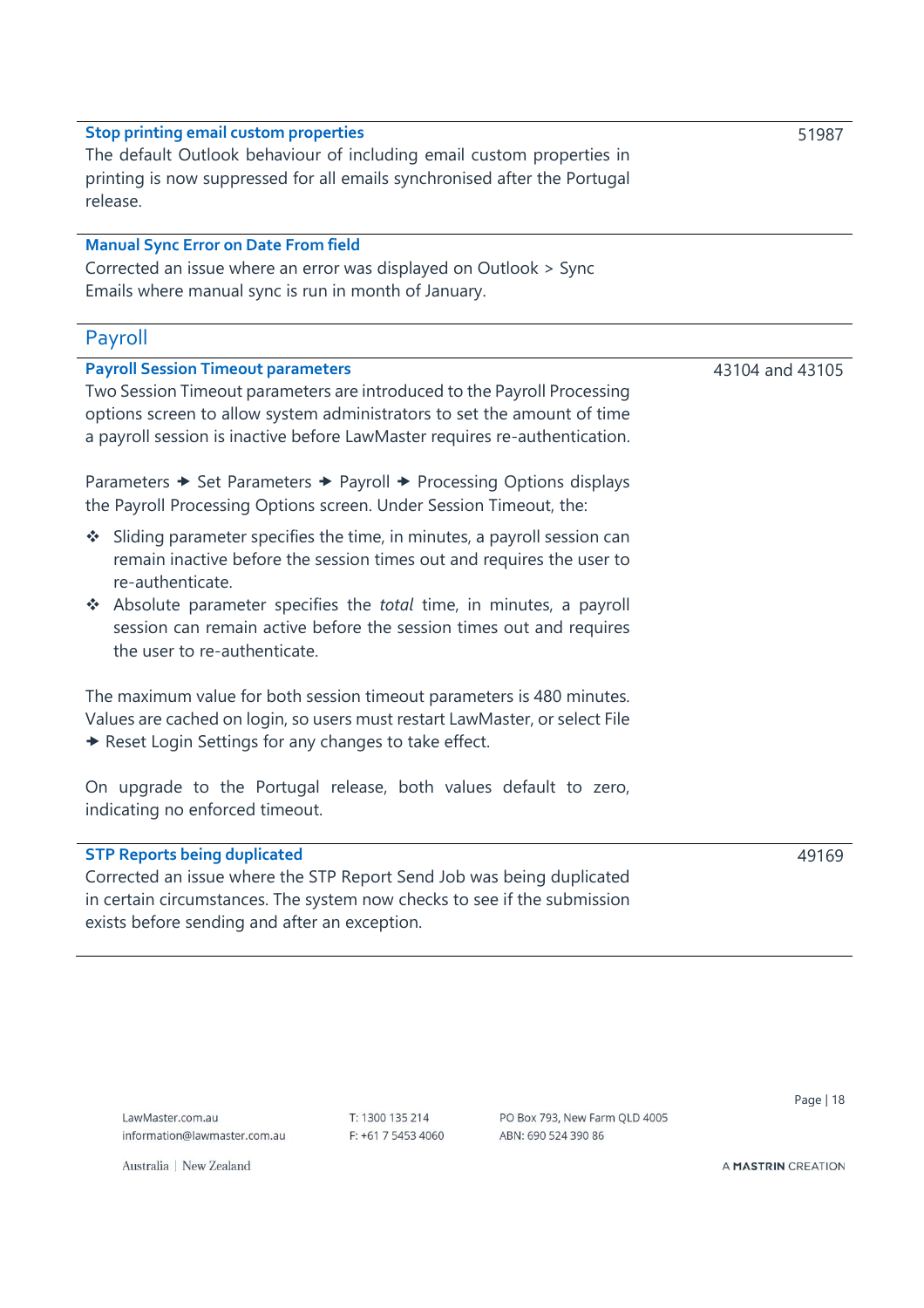<span id="page-18-3"></span><span id="page-18-2"></span><span id="page-18-1"></span><span id="page-18-0"></span>

| Exceptions raised by the STP audit process are being overwritten<br>STP Report Exceptions being raised from the stored procedure are now<br>displayed to the user in a standard format. For example, Report Status =<br>Sending Delayed and Status Description = [Unable to retrieve STP Payroll<br>PayEvent data - Parameter MG-SOL for company missing]. Correct details<br>and select Resend STP Report. | 50259 |
|-------------------------------------------------------------------------------------------------------------------------------------------------------------------------------------------------------------------------------------------------------------------------------------------------------------------------------------------------------------------------------------------------------------|-------|
| Payroll Password can handle a maximum of 128 characters<br>Amend Password (Main Menu → Payroll and Personnel → Administration)<br>now allows the user to set a payroll password up to 128 characters.<br>Following a change of payroll password, the new password limit is<br>allowed.                                                                                                                      | 52229 |
| On upgrade, the existing minimum and maximum characters for the<br>payroll password are accepted.                                                                                                                                                                                                                                                                                                           |       |
| <b>STP Report calculates Lump Sum A payment incorrectly</b><br>Corrected an issue where a Lump Sum A payment was being incorrectly<br>reported in the employer header of the STP Report if the payment was<br>made in the same pay run as a Lump Sum D.                                                                                                                                                     | 53597 |
| <b>Resource Management</b>                                                                                                                                                                                                                                                                                                                                                                                  |       |
| <b>Simplify Author Performance Target Hours/Day calculation</b><br>The calculation of the following fields in Author Performance (Lawyers<br>Toolbar → Performance) are simplified whilst taking into account<br>Resource FTE value (Full Time Equivalent) and Budget Type of Fixed or<br>Not Fixed.                                                                                                        | 41867 |
| Legal Work (Hours/Day) Target MTD calculated as Chg Units per day<br>* FTE                                                                                                                                                                                                                                                                                                                                  |       |
| Non-Legal (Hours/Day) Target MTD calculated as (Units per day - Chg<br>Units per day) * FTE                                                                                                                                                                                                                                                                                                                 |       |
| Legal Work (Hours/Day) Target YTD calculated as Chg Units per day<br>豪<br>$*$ FTE                                                                                                                                                                                                                                                                                                                           |       |
| Non-Legal (Hours/Day) Target YTD calculated as (Units per day - Chg<br>榛<br>Units per day) * FTE                                                                                                                                                                                                                                                                                                            |       |

T: 1300 135 214 F: +61 7 5453 4060 PO Box 793, New Farm QLD 4005 ABN: 690 524 390 86

Page | 19

<span id="page-18-4"></span>Australia | New Zealand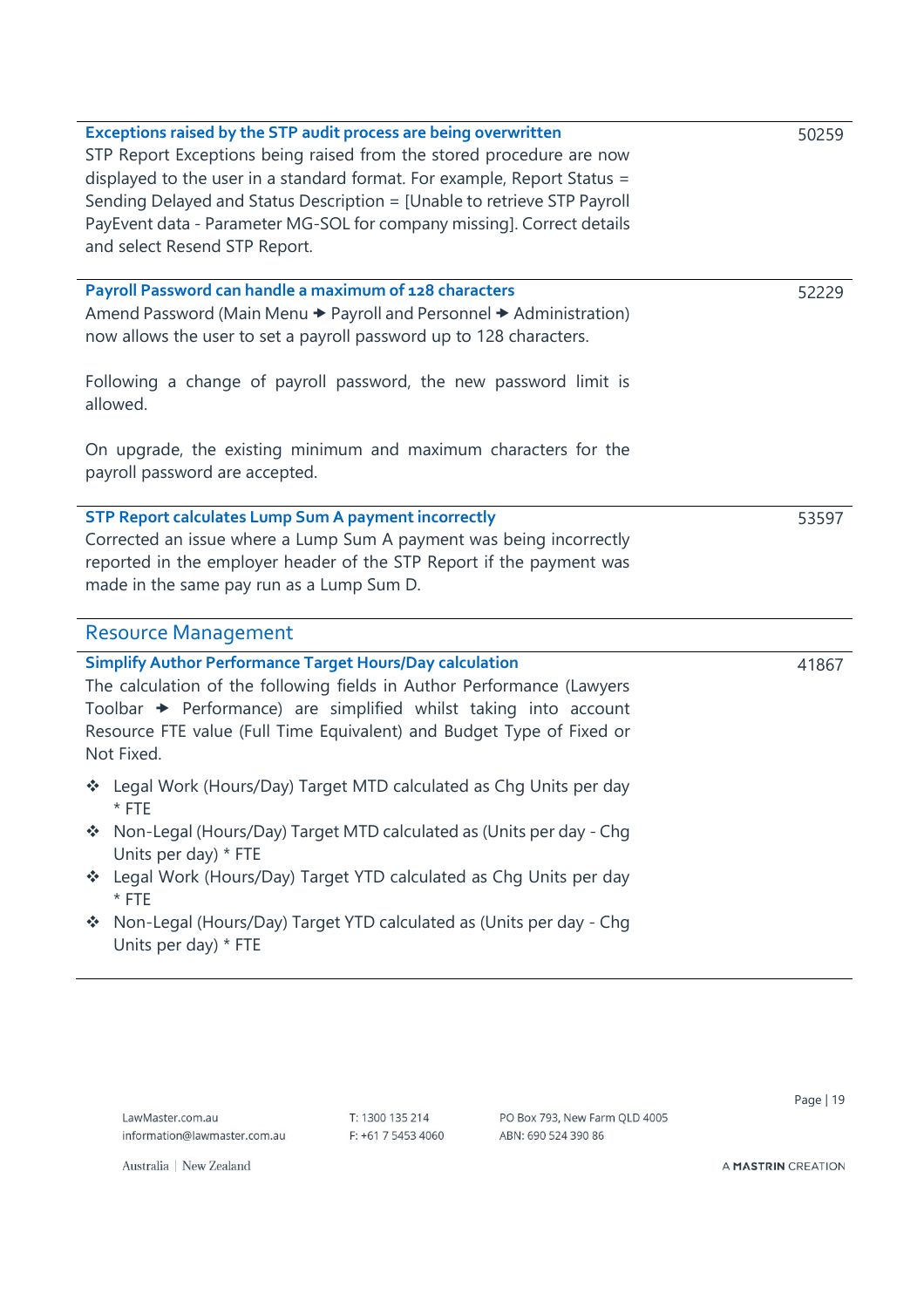# <span id="page-19-0"></span>System Administration

## <span id="page-19-1"></span>**Improve encryption of login passwords**

Post upgrade of the Client Startup to Portugal, and on first login, a new CredentialCache.dat file is created and encrypted using the logged in user's Security Identifier (SID). As part of the first login process existing credentials from the CredentialCache.json file are used so that users can log in without re-entering passwords. If 'Remember Password' is selected, these credentials are then saved to the new CredentialCache.dat file, which is drawn on for subsequent logins.

After the Outlook Add-In for Portugal is installed and the user accesses a:

- ❖ Portugal database, the Outlook Add-In draws existing credentials from the CredentialCache.json file until the new CredentialCache.dat file is created.
- ❖ CanadaR2 or Canada database, Outlook Add-In draws existing credentials from the CredentialCache.json file.
- ❖ Sweden database, the Outlook Add-In presents a blank login form for users to input their credentials.

Whilst testing the Portugal release on a non-production database, we recommend installing only PracticeManagement Client, unless the user is testing the Email Auto-Sync functionality, in which case all three clientside files need to be installed.

After users have upgraded Production to the Portugal release, we recommend that users change their password. The new password is saved and encrypted to the CredentialCache.dat file.

<span id="page-19-2"></span>

| <b>Correct the PostCode Lookup Link</b>                                               | 53055 |
|---------------------------------------------------------------------------------------|-------|
| Corrected an issue where selecting Menubar $\rightarrow$ Tools $\rightarrow$ PostCode |       |
| Lookup displayed a bad gateway error. The URL now correctly links to                  |       |
| https://auspost.com.au/postcode where 00-Country=AUS.                                 |       |
|                                                                                       |       |

43097 / 52505

LawMaster.com.au information@lawmaster.com.au T: 1300 135 214 F: +61 7 5453 4060 PO Box 793, New Farm OLD 4005 ABN: 690 524 390 86

Page | 20

Australia | New Zealand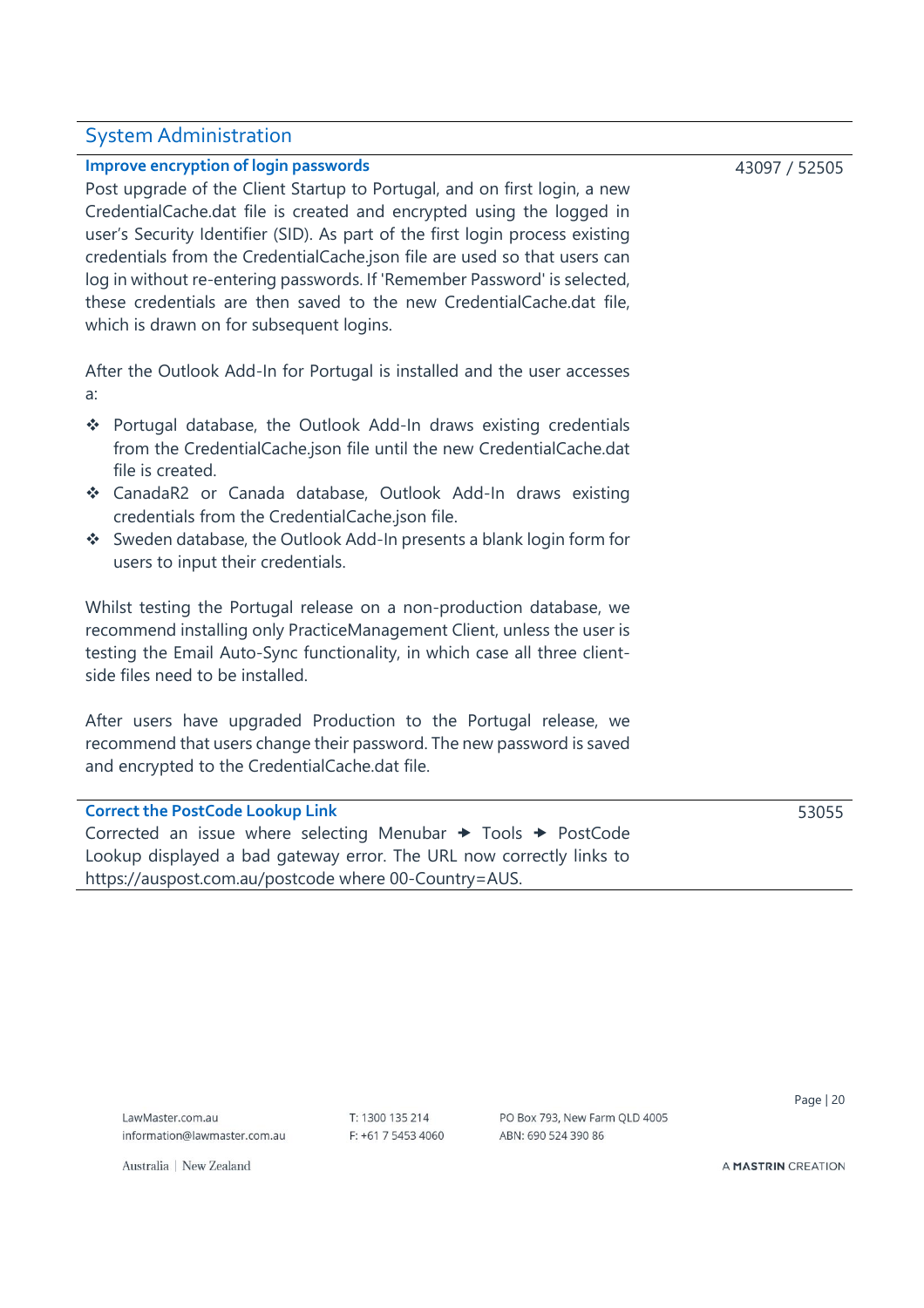### <span id="page-20-0"></span>**Improved password validation**

The Change Password form now shows an indicator of password strength as follows:

- ❖ Weak Red
- ❖ Moderate Amber
- ❖ Strong Green

Rules for Weak, Moderate and Strong are defined as per the Password Strength Meter (Main Menu  $\rightarrow$  System Maintenance  $\rightarrow$  Other) and the password strength borders, set in the Parameters  $\rightarrow$  Miscellaneous  $\rightarrow$ Processing Options - Password Options section.

The password dictionary check now ignores case, and the new password dictionary validation message is "Common password detected. Please choose another password."

On the Change Password form, a check is added to ensure the New Password does not equal the Old Password. If equal, the message "New Password should not match Old Password. Please choose another password" displays.

All add/change password descriptions are updated as follows: "[Username]. The new password should be a minimum of [x] characters long. To make it stronger use upper and lower case letters, numbers and special characters." Where [x] is the value of the Minimum Password Length parameter.

LawMaster.com.au information@lawmaster.com.au T: 1300 135 214 F: +61 7 5453 4060 PO Box 793, New Farm OLD 4005 ABN: 690 524 390 86

Page | 21

A MASTRIN CREATION

Australia | New Zealand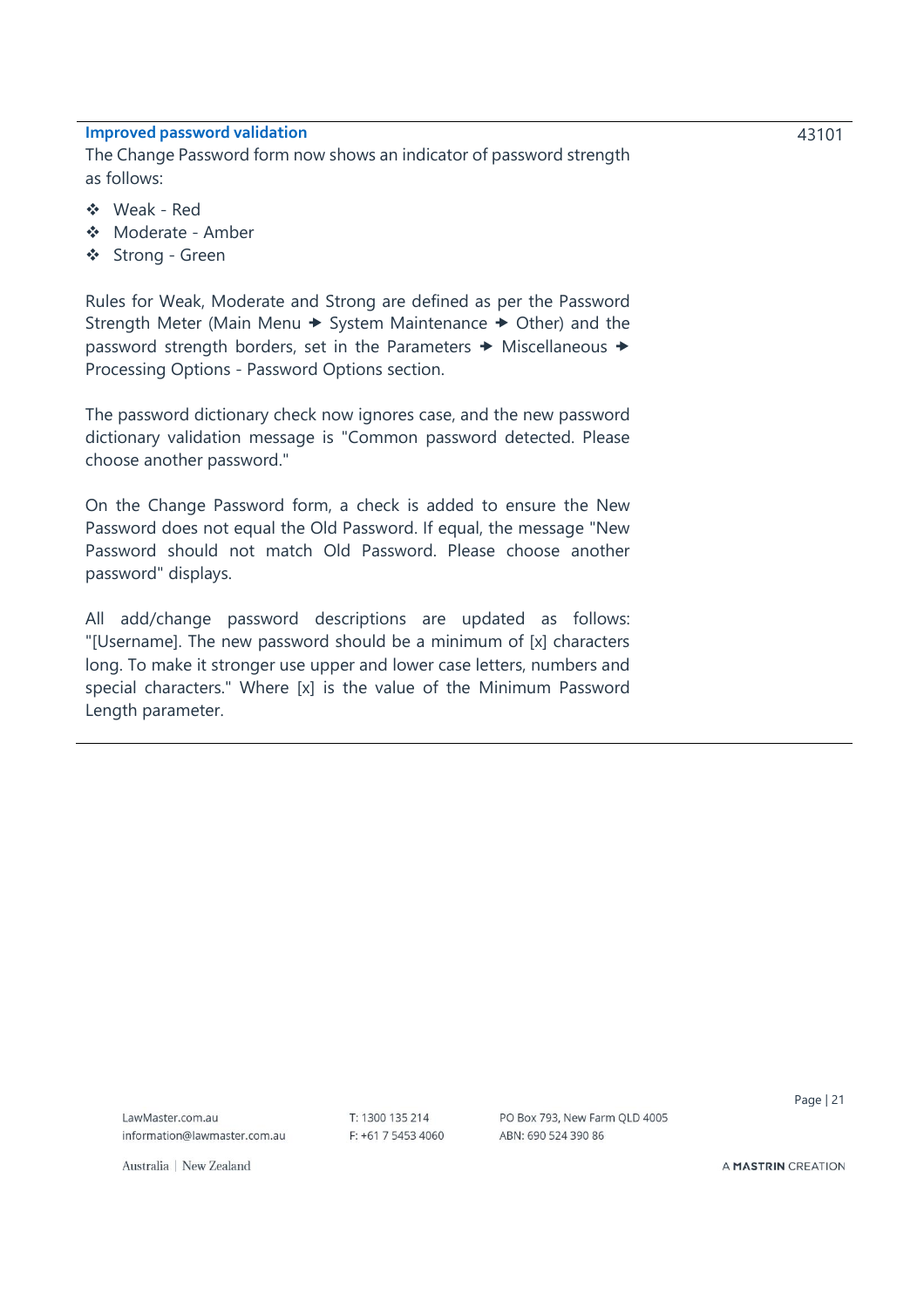<span id="page-21-0"></span>

| System administrator can define password strength borders<br>System Administrators can now define the password strength borders for<br>Weak/Moderate and Moderate/Strong passwords via Parameters →<br>Miscellaneous → Processing Options - Password Options section.<br>The weak border cannot be:<br>❖ Zero<br>❖ Less than 25<br>❖ Greater than or equal to the strong border<br>Greater than 100. | 52151 |
|------------------------------------------------------------------------------------------------------------------------------------------------------------------------------------------------------------------------------------------------------------------------------------------------------------------------------------------------------------------------------------------------------|-------|
| The strong border cannot be:                                                                                                                                                                                                                                                                                                                                                                         |       |
| ❖ Zero<br>❖ Less than 70<br>❖ Less than or equal to the weak border<br>Greater than 100.                                                                                                                                                                                                                                                                                                             |       |
| On upgrade, default borders for password strengths are set to<br>Weak/Moderate 40% and Moderate/Strong 80%.                                                                                                                                                                                                                                                                                          |       |
| Changes to border conditions for password strength indicator are applied<br>to the following locations:                                                                                                                                                                                                                                                                                              |       |
| ❖ Change Password (Menubar → Security → Maintain User Security)<br>❖ Copy User → Set Password (Menubar → Security → Maintain User<br>Security)<br>❖ Change Password (Menubar → File)<br>* Amend Password (Main Menu + Payroll and Personnel +<br>Administration)<br>❖ Change Password from Practice Management Login screen (can be<br>triggered using Password Expiry Date from Parameters →        |       |
| Miscellaneous).                                                                                                                                                                                                                                                                                                                                                                                      |       |
| <b>Password Strength Meter</b><br>A Password Strength Meter is added to LawMaster, found at Main Menu<br>System Maintenance > Other.                                                                                                                                                                                                                                                                 | 52255 |

<span id="page-21-1"></span>System Administrators can use the Password Strength Meter to assess the strength of password strings for defining Password Strength Borders. It does not test minimum or maximum password lengths, as defined within LawMaster or password dictionary compliance.

LawMaster.com.au information@lawmaster.com.au T: 1300 135 214 F: +61 7 5453 4060 PO Box 793, New Farm QLD 4005 ABN: 690 524 390 86

Page | 22

Australia | New Zealand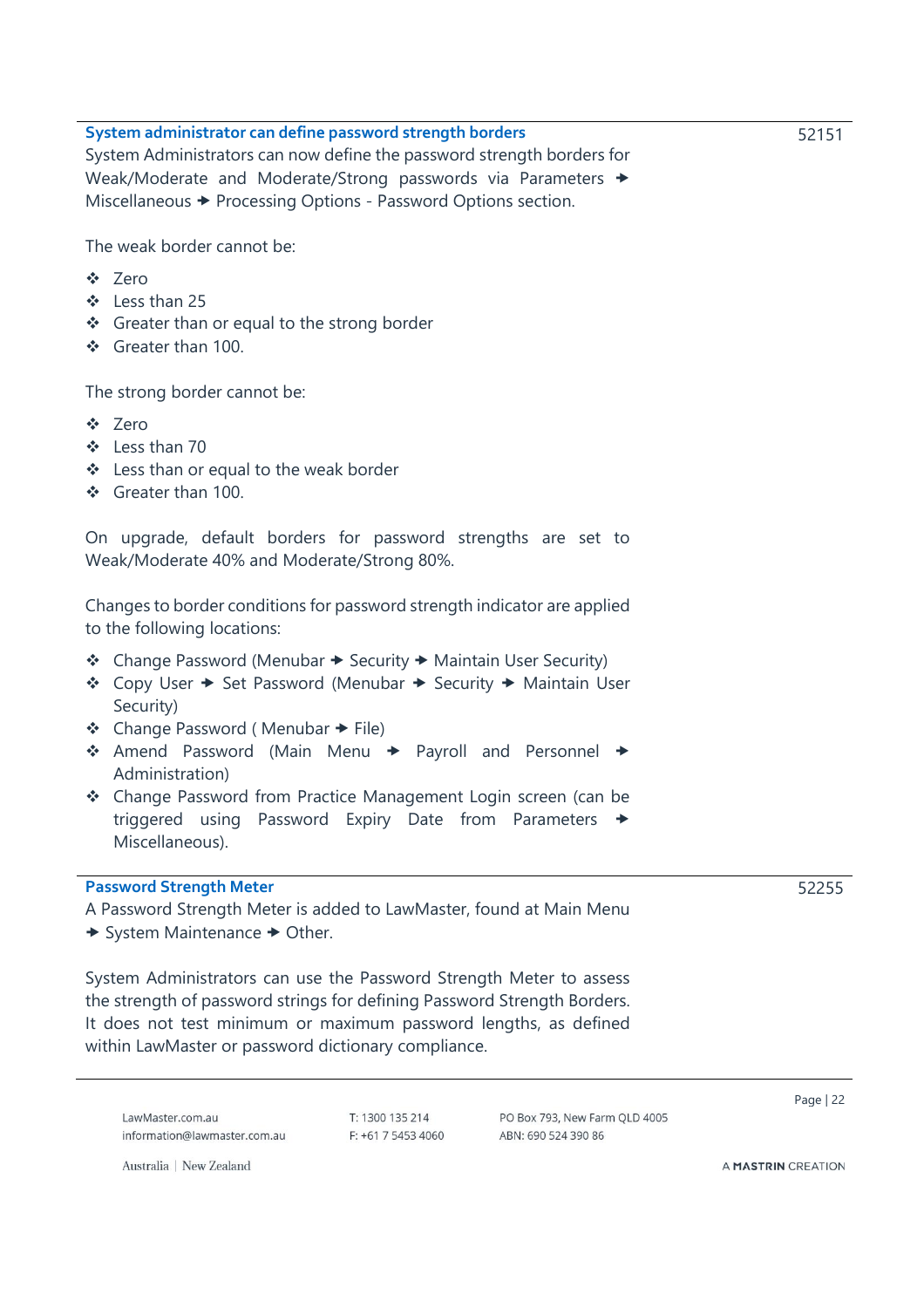<span id="page-22-2"></span><span id="page-22-1"></span><span id="page-22-0"></span>

| On add/change of password, login screen populates with username only<br>To avoid the login screen being prefilled with an old incorrect password,<br>if a user changes a password by the following methods, then the<br>password field in CredentialCache.dat file is set to blank. |       |  |
|-------------------------------------------------------------------------------------------------------------------------------------------------------------------------------------------------------------------------------------------------------------------------------------|-------|--|
| ❖ File → Change Password<br>❖ Resources → Change Password (logged in user only)<br>❖ Expiry of Password                                                                                                                                                                             |       |  |
| System administrator can define minimum password length<br>System administrators can now define the minimum password length<br>from Parameters → Miscellaneous → Processing Options - Password<br>Options section.                                                                  | 52158 |  |
| Minimum password length cannot be less than 5 or greater than 100<br>characters.                                                                                                                                                                                                    |       |  |
| On upgrade, the default minimum length is set to 5 characters.                                                                                                                                                                                                                      |       |  |
| <b>Increased character limit for Security Classes</b><br>The character limit applied to Security Classes is increased to remove<br>restrictions on the number of Security Classes that can be assigned to a<br>resource.                                                            | 53535 |  |
| <b>Entity Cleansing module produces a run time error</b><br>Corrected an issue where duplicate record searches on large databases<br>produced an error.                                                                                                                             | 51709 |  |

T: 1300 135 214 F: +61 7 5453 4060 PO Box 793, New Farm QLD 4005 ABN: 690 524 390 86

Page | 23

<span id="page-22-3"></span>Australia | New Zealand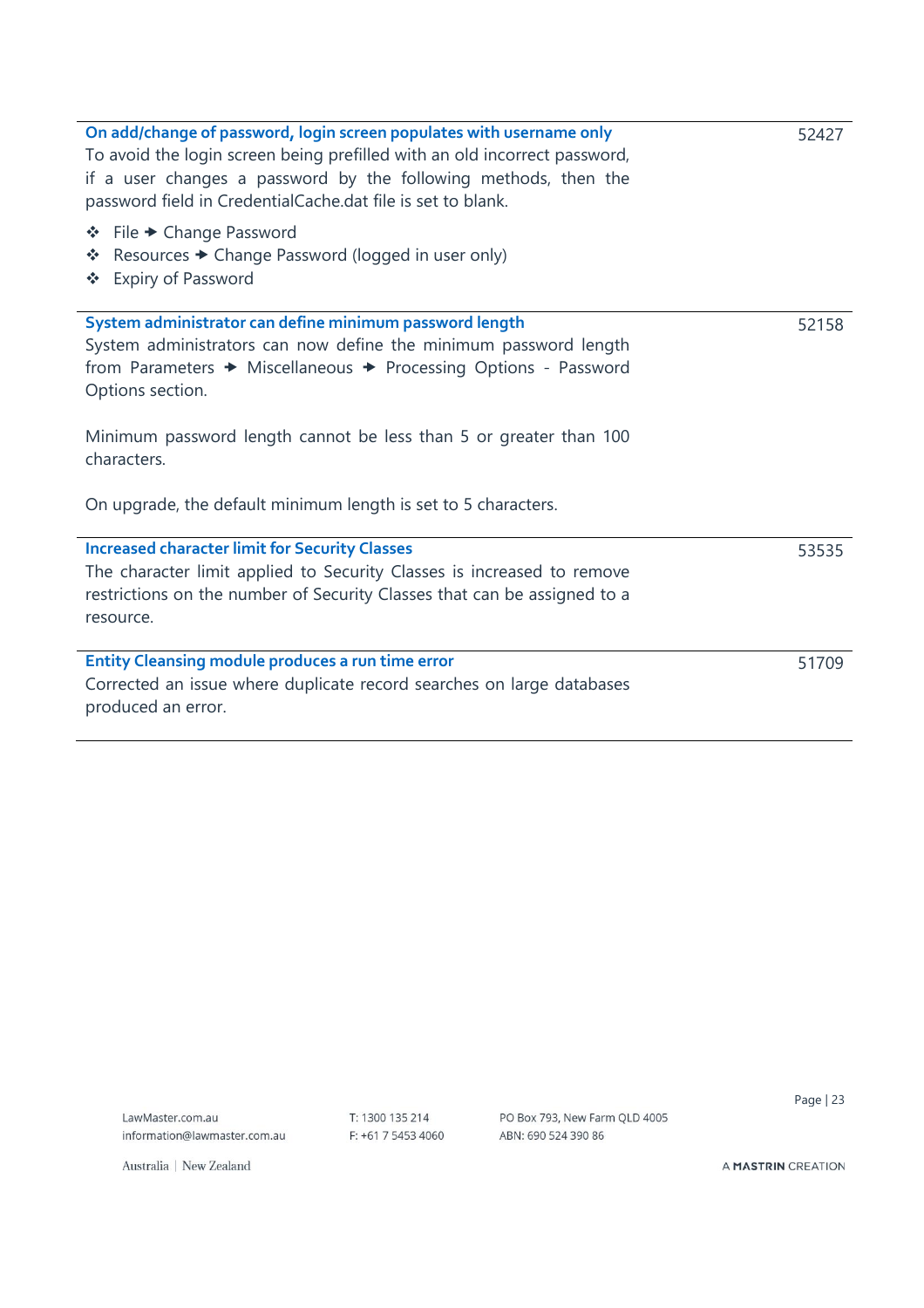# <span id="page-23-0"></span>**Grid layout can be saved for selected sub tabs**

The grid layout can now be saved for the following sub tabs:

- ❖ Folios Enquiry
	- o Versions tab
	- o Cabinets tab
- ❖ Cabinets → Items
	- o Versions tab
- ❖ Entity Search
	- o Matters tab
	- o Attributes tab
	- o Variables tab
	- o Relates Entities tab
- ❖ Performance Details
	- o Fees
	- o Work done
	- o YTD Analysis
- ❖ The Folios sub tab grid layout is shared across the following locations:
	- o Entity Search
	- o Deeds Enquiry
	- o Subject Files
	- o Purchase Order Enquiry
	- o Library Catalogue
	- o New Client Enquiry
	- o Debtor Workbench File Notes

The grid layout options are available from the context menu option Grid Layout with sub options of Load, Save, and Reset.

LawMaster.com.au information@lawmaster.com.au T: 1300 135 214 F: +61 7 5453 4060 PO Box 793, New Farm OLD 4005 ABN: 690 524 390 86

Page | 24

52746

Australia | New Zealand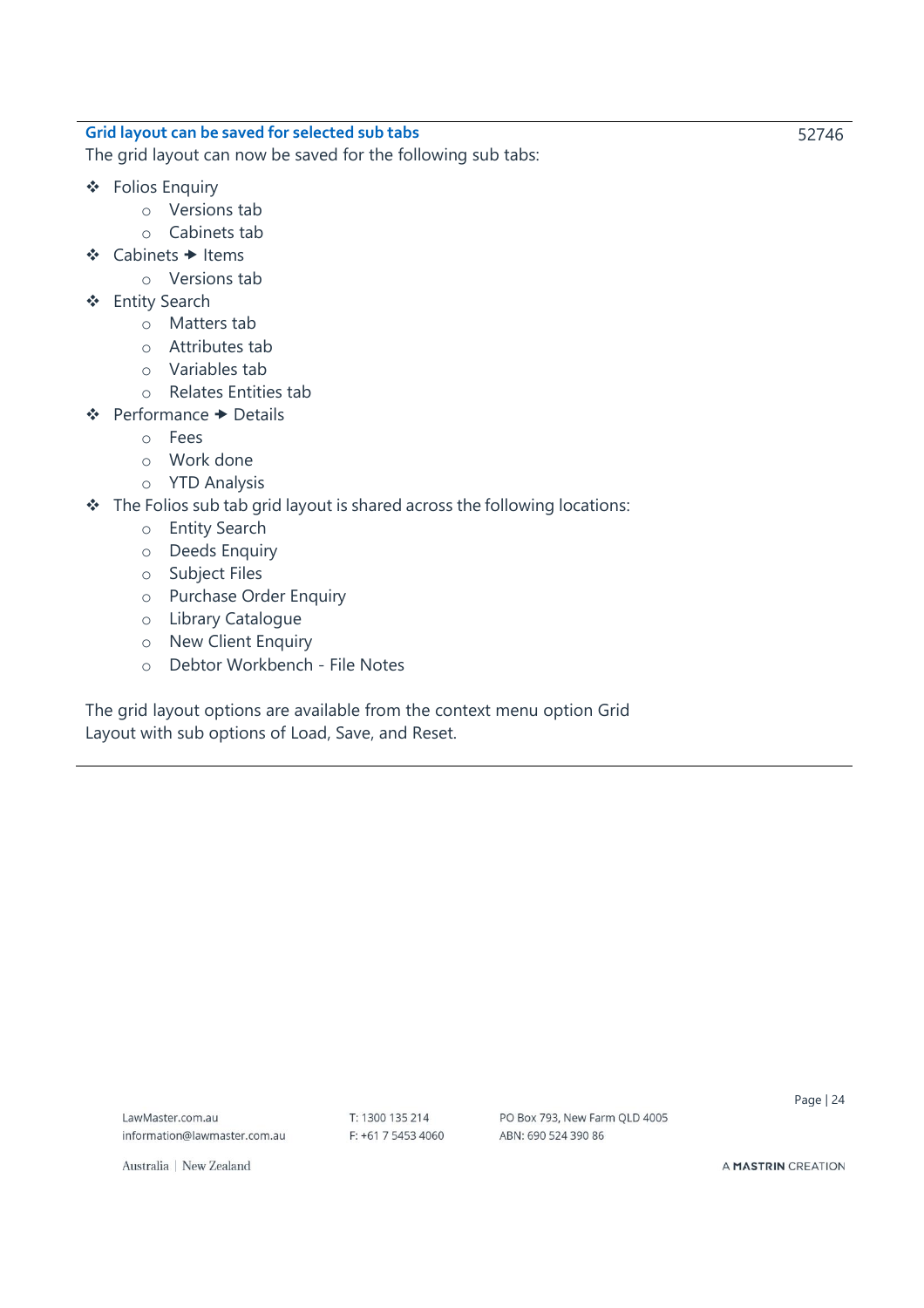### <span id="page-24-0"></span>**Define default sub tab**

Where multiple sub tabs are displayed in the forms detailed below, the user can now right-click on the sub tab label and select Set as Default. When this form is reloaded the selected sub tab is displayed in focus. A default sub tab can be set on the following forms:

## ❖ Deeds Enquiry

- ❖ Subject Files
- ❖ Folio Sub Tabs accessed from:
	- o Folio Enquiry
	- o Matter Folios
	- $\circ$  Employee  $\rightarrow$  Folios
	- $\circ$  Cabinets  $\rightarrow$  Cabinet Items

The default sub tab together with the settings for Express Viewer for Word and Excel and Express Viewer for PDF are now saved to the ViewConfig.json file file located in ...\Appdata\Roaming\LawMaster\PracticeManagement.

On upgrade, the Express Viewer for Word and Excel and the Express Viewer for PDF is enabled, and the Folio Enquiry sub tab is set to Precis. Settings can be distributed firm wide by making the settings for one user and then distributing the JSON file to all other users.

<span id="page-24-4"></span><span id="page-24-3"></span><span id="page-24-2"></span><span id="page-24-1"></span>

| <b>Upgrade DevExpress to 20.1.9</b>                                         | 52989 |
|-----------------------------------------------------------------------------|-------|
| Upgrade .NET to 4.8                                                         | 53377 |
| LawMaster versions from 10.14 onward must install .NET 4.8 or later on      |       |
| the server and .NET 4.8 (runtime) or later on the client systems.           |       |
| <b>Trust Accounting</b>                                                     |       |
| <b>List Trust Ledger Report issues</b>                                      | 51813 |
| Corrected an issue where identical trust transactions were not correctly    |       |
| reported in the List Trust Ledger and Print Trust Ledger by Matter reports. |       |
| Trust Statement to handle Transit Register references up to 32 characters   | 52072 |
| The WP Form TS Trust Statement was returning an error when Transit          |       |
| Register references were greater than 24 characters. WP Form TS can         |       |
| now handle Transit Register references up to the field limit of 32          |       |
| characters.                                                                 |       |
|                                                                             |       |
|                                                                             |       |

<span id="page-24-5"></span>LawMaster.com.au information@lawmaster.com.au T: 1300 135 214 F: +61 7 5453 4060 PO Box 793, New Farm OLD 4005 ABN: 690 524 390 86

Page | 25

Australia | New Zealand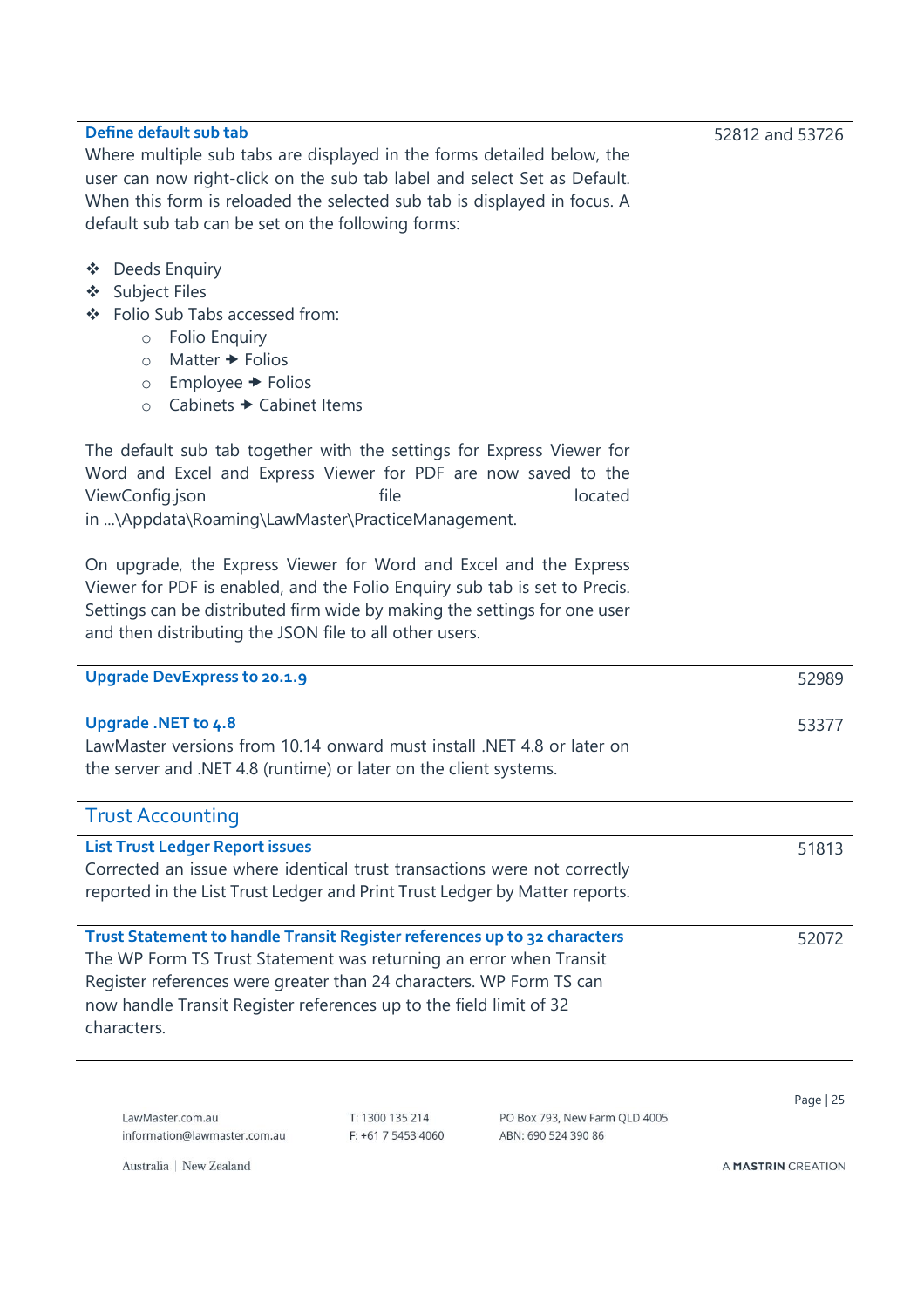### <span id="page-25-0"></span>**NZ Investment Income now reports Joint Investors**

Where 00-COUNTRY=NZL, investment income is now reported to the IRD from the NZ Investment Income Reporting module using the following rules:

- ❖ Where the client is a plural entity, and a Withholding Tax Party is nominated that is one of the entities within the plural entity, the Investment Income Report reports the Withholding Tax Party as the parent investor and all other entities within the plural entity as child investors. The Withholding Tax Rate and Commission Rate is ascertained from the Withholding Tax Party with the IRD No. reported from each individual entity.
- ❖ Where the client is a plural entity, and a Withholding Tax Party is nominated that is NOT one of the entities within the plural entity the Investment Income Report reports the Withholding Tax Party as the parent investor with no other investors reported. The IRD No., Withholding Tax Rate and Commission Rate are ascertained from the Withholding Tax Party.
- ❖ Where the client is a plural entity, and a Withholding Tax Party is NOT nominated, the Investment Income Report returns an Export Error with the message "Plural Entity requires Withholding Tax Party to be nominated."

The NZ Investment Income Reporting Grid - Certificate Details tab is now grouped by Matter number and Investment Number (MIN) and then sorted by Parent Entity, Entity Name, IRD No. with Matter number and MIN included as columns in the user interface.

The NZ Investment Income Reporting module selection for Tax Type IPS is renamed from "Interest Pay as you Earn" to "Resident Withholding Tax on Interest".

The Investment Income module introduced in Canada R2 included reporting of transactions allocated to "WT1 Exempt" withholding tax code. These transactions are removed from the module, in line with the previous IR15 report.

<span id="page-25-1"></span>**Withholding Tax on Investment Income to be reported as a positive** Withholding Tax on Resident Withholding Tax on Interest (IPS) and Non-Resident Withholding Tax (NRT) files for Investment Income Reporting now report payable amounts as a positive.

LawMaster.com.au information@lawmaster.com.au

Australia | New Zealand

T: 1300 135 214 F: +61 7 5453 4060 PO Box 793, New Farm OLD 4005 ABN: 690 524 390 86

Page | 26

A MASTRIN CREATION

52981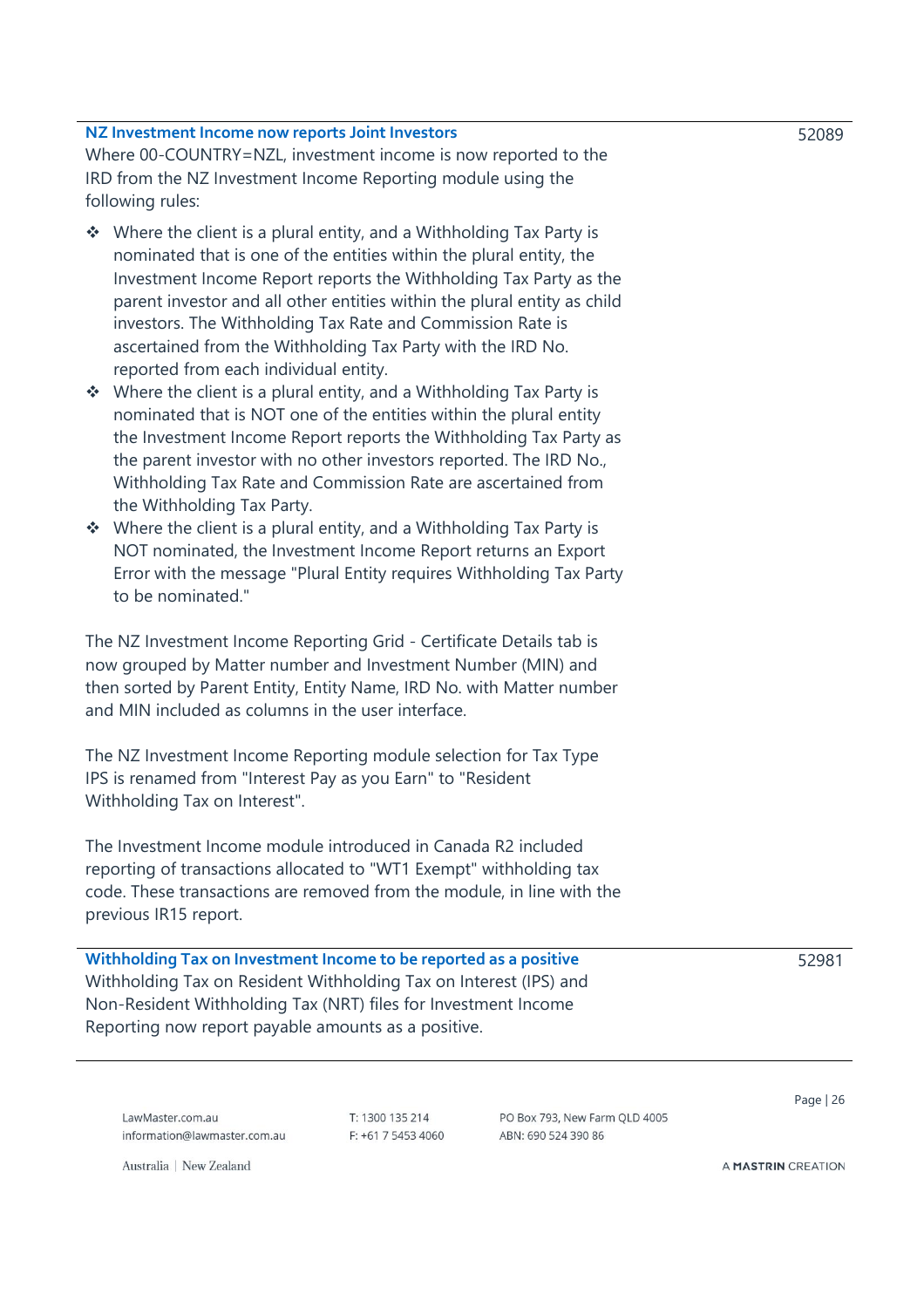<span id="page-26-1"></span><span id="page-26-0"></span>

| Validation to ensure Withholding Tax Party is not a plural entity<br>Validation is added to the following areas to ensure the Withholding<br>Tax Party recorded against an investment is not a plural entity: | 53019 |
|---------------------------------------------------------------------------------------------------------------------------------------------------------------------------------------------------------------|-------|
| Add/Modify Party (Matter Toolbar $\rightarrow$ Contact) - Where Party Type =<br>豪<br>Par_Code 'WP'. A validation error on OK if selected entity is a plural<br>entity.                                        |       |
| ❖ Add/Modify Investment (Matter Toolbar → Investments). A                                                                                                                                                     |       |
| validation error on Apply/OK if:                                                                                                                                                                              |       |
| Withholding Tax Party is a plural entity or<br>$\circ$                                                                                                                                                        |       |
| Client is a plural entity and no Withholding Tax Party is<br>$\circ$                                                                                                                                          |       |
| nominated.                                                                                                                                                                                                    |       |
| Where a WP party type is added to a matter, no other party types can be                                                                                                                                       | 53677 |
| added                                                                                                                                                                                                         |       |
| Corrected an issue where users were prevented from adding other                                                                                                                                               |       |
| matter party types after a WP party type was added.                                                                                                                                                           |       |
|                                                                                                                                                                                                               |       |

Page | 27

Australia | New Zealand